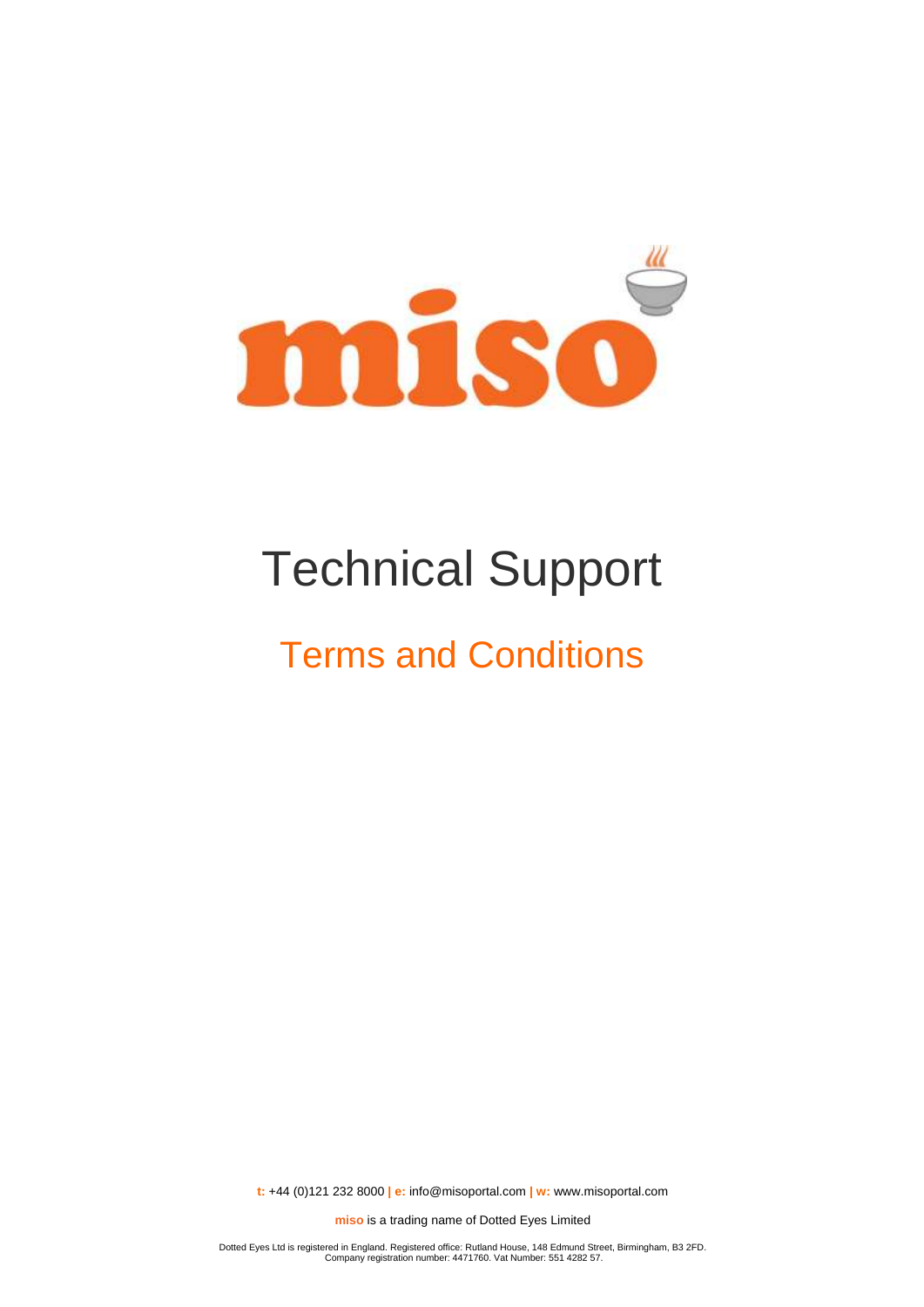

## **TECHNICAL SUPPORT**

## **TERMS AND CONDITIONS**

These pages together with the Dotted Eyes (miso) order form (**Order Form**) tell you the terms and conditions on which we have agreed to provide our miso service to you. Please read these terms and conditions carefully before ordering any Services. By ordering any Services you agree to be bound by these terms and conditions (**Terms & Conditions**).

Miso will not be bound by any standard terms furnished by the Customer in any of its documents, unless the Customer specifically states in writing separately from such terms that it intends such terms to apply and miso acknowledges such notification in writing.

#### **1. Information about us**

Miso is a trading name of Dotted Eyes Limited. Dotted Eyes Limited **(Dotted Eyes, miso, we, us or our)** is registered in England and Wales under company number 04471760 and our registered office is Rutland House, 148 Edmund Street, Birmingham, B3 2FD. You are the entity named as the customer on the Order Form **(Customer, you or your).**

#### **2. How this Agreement is formed between you and us**

You need to complete an order for the Services using the Order Form (**Order**). The Order constitutes an offer by you to us to buy the Services. All Orders are subject to acceptance by us, and we will confirm such acceptance to you by sending you an invoice and/or an email relating to your Order that confirms that we have accepted your Order (**Order Confirmation**). The agreement between us (**Agreement**) will only be formed when we send you the Order **Confirmation** 

## **3. Accepting the Terms**

- 3.1. In order to use the Service, you must firstly agree to the Terms. You may not use the Service if you do not accept the Terms.
- 3.2. You can accept the Terms by simply using the Service. You understand and agree that miso will treat your use of the Service as acceptance of the Terms from that point onwards**.**
- 3.3. The Terms form a legally binding agreement between you (this includes your organisation its employees. Affiliates and Contractors) and miso in relation to your use of its products and services.
- 3.4. The Terms apply to all users of miso portal and the Technical Support Service

## **4. Changes to the Terms**

Miso reserves the right to make changes to the Terms & Conditions. from time to time. The most current version of our Terms and Conditions (including the updated date) can be found at [www.misoportal.com/legal](http://www.misoportal.com/legal) It is therefore important that you check our website frequently for updates. If you do not agree to the updated Terms and Conditions you must stop using the Service. Your continued use of the Service after the date the updated Terms are posted will constitute your acceptance of the updated Terms and Conditions.

#### **5. Defined Terms & Interpretation**

**Affiliate:** of a Party means any Person which, during the Term, is a subsidiary or sister company, or representative of that Party in which the relevant party, directly or indirectly, owns more than 50% or the shares or is under common control

**Agreement:** the Order Form(s) together with these Terms & Conditions and any schedules, annexes, appendices and documents referenced in this Agreement.

**Applicable Law:** means, where applicable to a Party and relevant to this Agreement, any and all (a) legislation, laws, statutes, decisions, rulings, codes, government policies, regulations, by-laws or licensing conditions (including Data Protection Laws); and (b) mandatory industry requirements and regulations, binding codes of practice, and decisions and directions of any relevant governmental or regulatory, co-regulatory. or self-regulatory authority or agency of competent jurisdiction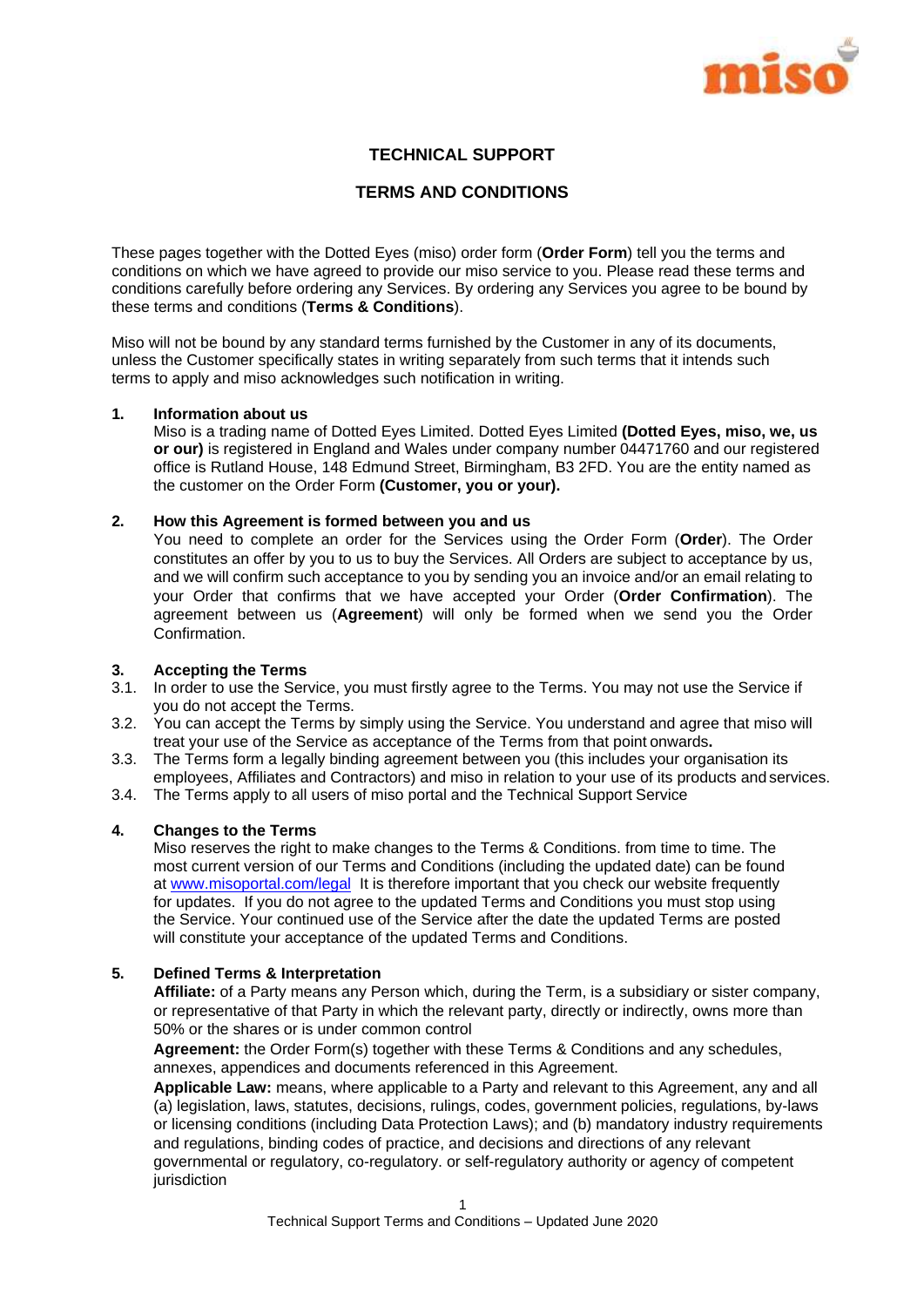

**Authorised Administrator:** the nominated individual within the Customer organisation who is authorised to instruct miso regarding authorised Named Users of the Service.

**Business Day:** any day which is not a Saturday, Sunday or public holiday in England. **Confidential Information:** means all information disclosed by a Party (the "Disclosing Party") to the other Party (the "Receiving Party"), whether orally or in writing, if designated as confidential, that reasonably should be understood to be confidential given the nature of the information and the circumstances surrounding the disclosure. Confidential Information does not include any information that: (i) is or becomes generally known to the public, other than due to Receiving Party's breach of this Agreement; (ii) was rightfully known to the Receiving Party before obtaining it from the Disclosing Party; (iii) is received from a third party without breach of any obligation owed to the Disclosing Party; or (iv) was independently developed by the Receiving Party without use of the Disclosing Party's Confidential Information and for which the Receiving Party can provide documentary evidence created at the same time as the development that verifies the development was independent.

**Contractor:** means those independent third parties who perform services related to this Agreement for you, but solely to the extent they are acting on your behalf.

**Customer Data.** "Customer Data" means any business information or other data which you input, upload or provide to miso for the purpose of using the service

**Customer Personal Data.** means all Personal Data processed by miso and its Affiliates on behalf of the Customer under or in connection with this Agreement

**Documentation:** means any supporting product help and technical specifications documentation provided by miso with the online service to you.

**Data Protection Laws:** means any laws and regulations relating to privacy or the use or processing of data relating to natural persons, including: (a) EU Directives 95/46/EC and 2002/58/EC (as amended by 2009/139/EC) and any legislation implementing or made pursuant to such directives, including the Data Protection Act 1998 (the **"DPA"**) and the Privacy and Electronic Communication (EC Directive) Regulations 2003; and (b) EU Regulation 2016/679 (**"GDPR"**) and (c) any laws or regulations ratifying, implementing, adopting, supplementing or replacing GDPR. In this Agreement, unless the context otherwise requires, "**Data Controller**", "**Data Processor**", "**Data Subject**", "**Personal Data**", "**process**", "**processing**", "**transfer**" (in the context of Personal Data transfers) and "**appropriate technical and organisational measures**" shall have the meanings and otherwise be interpreted in accordance the GDPR.

**Effective Date:** the date set out in the Order Form(s), the date of this Agreement or the date you first use the service

**Fees:** the fees for the provision of the Service as set out in Order Form and referred to in clause [13](#page-5-0) of these Terms & Conditions.

**Force Majeure:** means any cause, preventing either Party from performing any or all of its obligations, which is beyond the reasonable control of the Party so prevented and which may include nationwide strikes, lock-outs or other industrial disputes, nuclear accident or acts of God, war or terrorist activity, riot, civil commotion, malicious damage, compliance with any new Applicable Law or change in Applicable Law, breakdown of plant or machinery, internet delays or failures or connectivity issues, fire, flood, storm or default of suppliers or sub-contractors (but only where such supplier or sub-contractor's default is itself attributable to force majeure as set out here) and any other acts, events, omissions or accidents

**Group Company**: means in relation to a Party, a company that directly or indirectly controls, is controlled by, or is under common control with any subsidiary or holding company of that Party **Initial Term:** as set out on the Order Form.

**Intellectual Property Rights:** all patents, copyrights, design rights, trademarks, service marks, trade secrets, know-how, database rights and other rights in the nature of intellectual property rights (whether registered or unregistered) and all applications for the same, anywhere in the world.

**Named Users:** those nominated individuals within the Customer organisation who are authorised to use the Service.

**Normal Business Hours:** 9.00 am to 5.00 pm local UK time, each Business Day, excluding Bank Holidays.

**Order Form(s):** an order form completed by you or our Statement of Works signed by you, relating to the Services which shall be governed by these Terms & Conditions.

**Parties:** you and us and "Party" means either you or us (as the context dictates).

**Person:** means any (i) individual; or (ii) partnership, firm, corporation, limited liability company, joint venture, association, trust, unincorporated organisation, or other legal entity or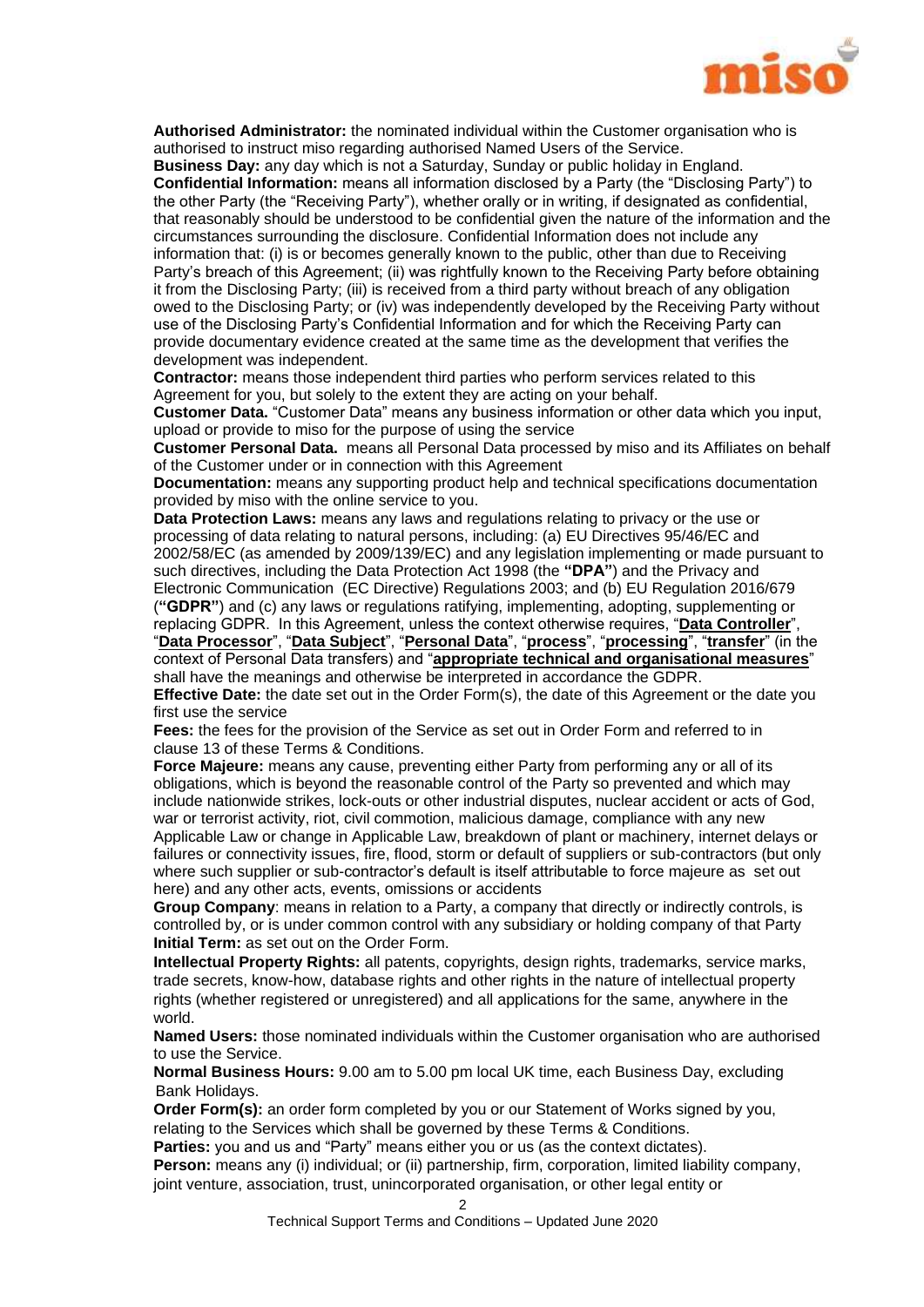

organisation.

**Proprietary Software:** the 'miso' software and services which are proprietary to Dotted Eyes

**Software:** the Proprietary Software and the Open Source Software

**Sub-Processor:** means a miso third party service provider, Group Company or Affiliate appointed by miso to process Customer Data and Customer Personal Data **Term:** means the period between the dates indicated in the Order Form(s) as the start date and the end date

**VAT:** value added tax chargeable under English law for the time being and any similar additional tax.

In the case of conflict or ambiguity between any provision contained in these Terms & Conditions and any Order Form, these Terms & Conditions shall take precedence.

## **6. Our Obligations**

- 6.1. We shall use reasonable endeavours to provide the service in accordance with the Order Form(s) in all material respects.
- 6.2. You acknowledge and agree that miso relies on its Group Companies, Affiliates and third party service providers, in order to provide its Services and Products to you, and that as such miso may share and give them access to your Customer and Personal Data in order to supply the services and products to you under this Agreement. You further acknowledge and agree that such parties may be based in different jurisdictions and shall have access to Customer Data and Personal Data in those jurisdictions.

Full details can be found:

- On our website www.misoportal.com in our:
	- o Information Security document
	- o Privacy Policy

We reserve the right to change the above policies and documents and their location from time to time. It is therefore important to check our website regularly. Last updated dates will be clearly shown.

- In the appendices to the agreement including:
	- o Data Protection
	- o Data Processing Activities

We reserve the right to change this Agreement including any appendices contained within and their location from time to time. It is therefore important to check our website regularly. Last updated dates will be clearly shown

6.3. We shall remain liable for the acts and omission of any third party engaged by it in the provision of the Services, and our dealings with Sub-Processors and transfers of Customer and Personal Data are governed by the Appendix D(1) Data Protection, the Appendix D(2) Data Processing Activities and our Information Security document and Privacy Policy which can be downloaded by going to www.misoportal.com

## **7. Miso Portal Account**

- 7.1. You may access and use the Service only in accordance with these Terms and for the products and services detailed in the Order Form.
- 7.2. In order to access the Service we will create a miso portal account for you and set you up as an Authorised Administrator. You must provide accurate and complete information at the time that the account is opened for you. The Authorised Administrator shall provide us with the details of the Named Users.
- 7.3. You must keep us informed of any changes to the account and information details of the Authorised Administrator and Named Users.
- 7.4. You must notify us should an Authorised Administrator or Named User leave the Organisation.
- 7.5. It is the Authorised Administrator and Authorised Users responsibility to keep their account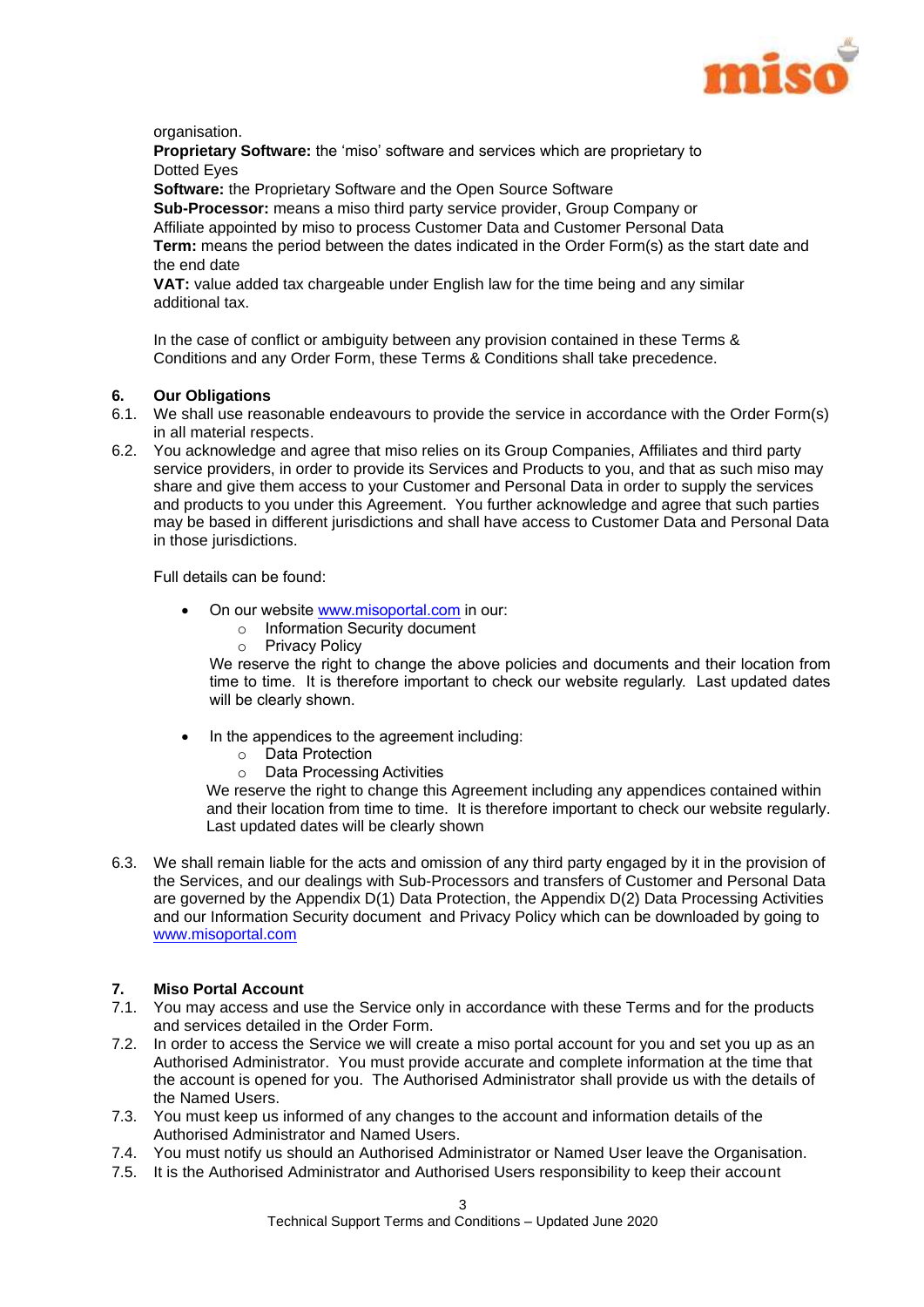

passwords secure and confidential.

- 7.6. You must notify us immediately of any breach of security or unauthorised use of your miso account that you become aware of.
- **8. Levels of Technical Support** See Appendix A
- **9. Raising a Support Ticket** See Appendix B
- **10. Escalation Process** See Appendix C

## <span id="page-4-0"></span>**11. Your Obligations**

- 11.1. You represent and warrant that throughout the term of this Agreement:-
	- (a) that you will not upload any content to the Service containing materials which is:  $(i)$  unlawful for you to possess in the country in which you are resident, or which it would be unlawful for miso to use in connection with the Service; or (ii) is considered offensive.
	- (b) you will ensure that Customer Data and Personal Data deemed as special category of Data under GDPR is not uploaded or given to us in any form unless pre-agreed by us in writing.
- 11.2. You shall ensure that you will keep your log in details and passwords for the use of the Service confidential and that each Authorised Administrator and authorised Named User keep their passwords for the use of the Service confidential.
- 11.3. You agree that you will be solely responsible (to miso and others) for all activity that occurs under your organisations miso account.
- 11.4. You warrant to cover all reasonable costs incurred by us should an upload by you to the Service be found to contain Malware including but not limited to Trojans, Spyware and Viruses
- 11.5. You agree that you will carry out your obligations as described in the Order Form(s)
- 11.6. You shall not, without the prior written consent of miso, at any time from the date of this agreement to the expiry of 12 months after the last date of supply of the Services, solicit or entice away from miso or employ or attempt to employ any person who is, or has been, engaged as an employee, consultant of miso in the provision of the Services

## <span id="page-4-1"></span>**12. Customer Data and Customer Personal Data**

- 12.1. You, not miso, have sole responsibility for the entry, deletion, correction, accuracy, quality, integrity, legality, reliability, appropriateness, and right to use the Customer Data. Miso is not responsible for any of the foregoing or for any destruction, damage, loss, or failure to store any Customer Data beyond its reasonable control or resulting from any failure in data transmission or operation during the service provided to you by us.
- 12.2. You represent and warrant that you have and will maintain all necessary licences, consents, and permissions necessary to provide the Customer Data to miso and for them to store and process the Customer Data and Customer Personal Data in accordance with the terms of this Agreement.
- 12.3. If miso processes any Customer Data and Customer Personal Data on your behalf when performing its obligations under this Agreement, the Parties acknowledge that you shall be the Data Controller and miso shall be a Data Processor and in any such case:
	- (a) you shall ensure that you are entitled to transfer the relevant Customer and Customer Personal Data to miso so that they may lawfully use, process and transfer the Customer Personal Data in accordance with this Agreement on your behalf
	- (b) you shall ensure that the relevant third parties have been informed of, and have given their consent to, such use, processing, and transfer as required by all applicable Data Protection Laws;
	- (c) each Party shall take appropriate technical and organisational measures against unauthorised or unlawful processing of the personal data or its accidental loss, destruction or damage; and
	- (d) notwithstanding any other provision of this Agreement, but subject always to Appendix D(1) Data Protection and Appendix D(2) Data Processing Activities, nothing shall prevent miso from disclosing Customer Personal Data or Customer Data to their Group Companies, Affiliates, Sub-Processors and third party service providers as necessary to provide the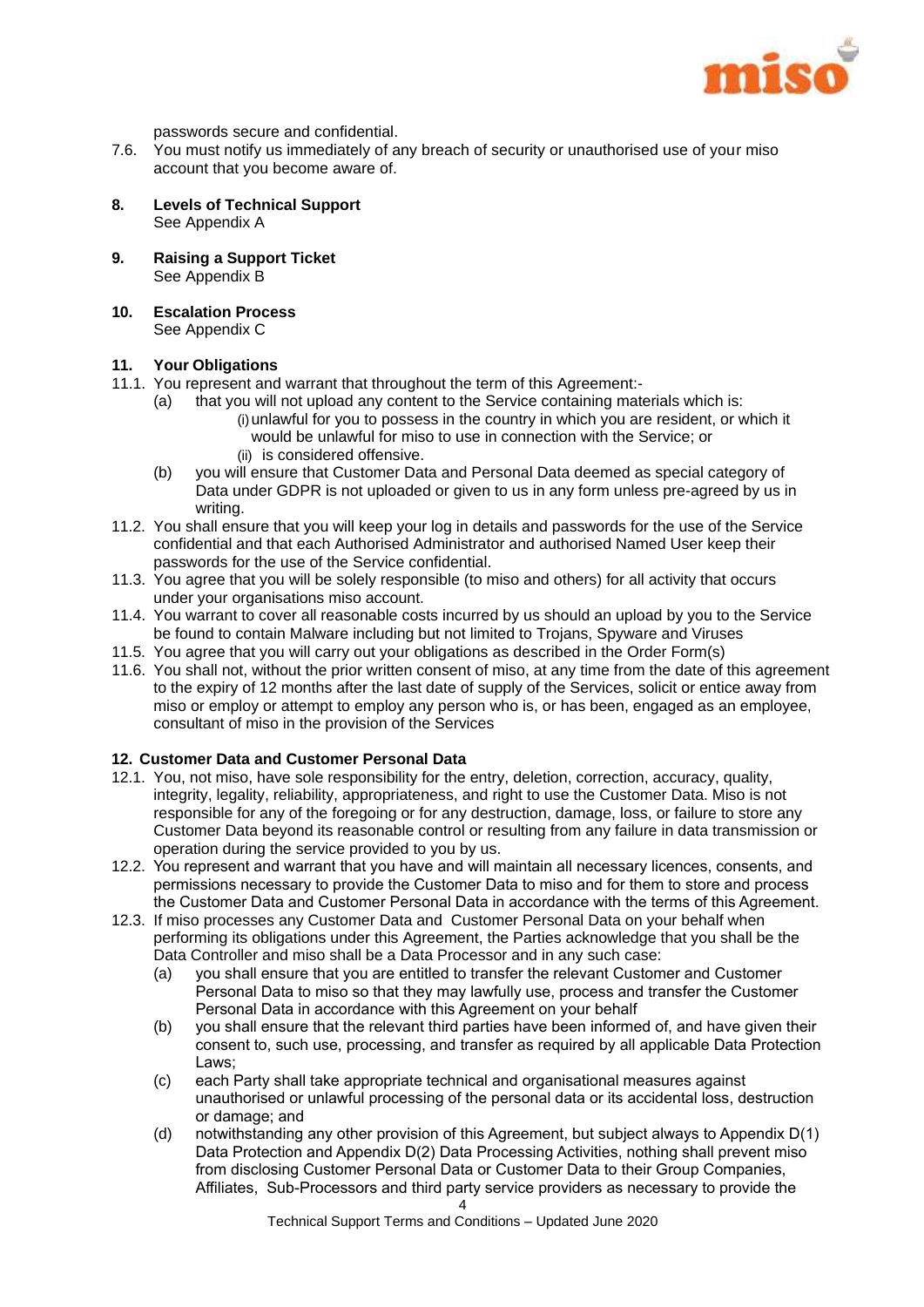

Services, and otherwise in order to comply with Applicable Law or at the request of a governmental, regulatory or supervisory authority

- 12.4. You must ensure that Customer Data and Customer Personal Data deemed as a special category of Data under GDPR is not uploaded to the service or given to us in any form unless pre-agreed by us in writing.
- 12.5. From the commencement date specified in the Order Form(s) or this date of this Agreement (whichever is the earlier), the Parties shall comply with Appendix D(1) Data Protection and Appendix D(2) Data Processing Activities
- 12.6. You are solely responsible and liable for any transfer of Customer Data made by you (or made by miso at your request) to a third party and for ensuring that such transfer is in compliance with the Parties' obligations under the Data Protection Laws

## <span id="page-5-0"></span>**13. Fees and payment**

- 13.1. You shall be invoiced and pay the Fees in accordance with the Order Form.
- 13.2. All sums payable under this Agreement are exclusive of VAT, which miso shall add at the appropriate rate.
- 13.3. Unless otherwise agreed in writing, each invoice is due and payable 30 days after the invoice date (**Due Date**). Without prejudice to any other right or remedy that it may have, if the Customer fails to pay miso on the Due Date:
	- (a) the Customer shall pay interest on the overdue amount at the rate of 3% per annum above Barclay's Bank plc's base rate from time to time. Such interest shall accrue on a daily basis from the due date until actual payment of the overdue amount, whether before or after judgment. The Customer shall pay the interest together with the overdue amount; and
	- (b) miso may suspend all Services until payment has been made in full.
- 13.4. All amounts due under this agreement shall be paid in full without any set-off, counterclaim, deduction or withholding (other than any deduction or withholding of tax as required by law).

#### <span id="page-5-2"></span>**14. Confidentiality**

- 14.1. Subject to clause [14.2, e](#page-5-1)ach Party shall, during the Term of this Agreement and thereafter, keep confidential, and shall not use for its own purposes nor without the prior written consent of the other disclose to any third party, these Terms & Conditions or any information of a confidential nature (including, without limitation, trade secrets and information of commercial value) which may become known to such Party from the other Party and which relates to the other Party or any of its Affiliates (**Confidential Information**), unless such information is public knowledge or already known to such Party at the time of disclosure, or subsequently becomes public knowledge other than by breach of these Terms & Conditions, or subsequently comes lawfully into the possession of such Party from a third party.
- <span id="page-5-1"></span>14.2. You shall be entitled to disclose to Authorised Users only such of the Confidential Information as is necessary for them to know in order for them to perform a Transaction. We shall be entitled to disclose to the proprietary owner(s) of any of the Software such of the Confidential Information (including these Terms & Conditions) as is required for our suppliers to fulfil their obligations to us or us to fulfil our obligations to them.
- 14.3. Privacy Policy
	- (a) Your use of the service is subject to the miso Privacy Policy, a current version of which is available at www.misoportal.com
- 14.4. The provisions of this Clause [14](#page-5-2) shall remain in full force and effect notwithstanding termination of this Agreement for any reason

## **15. Proprietary Rights**

- 15.1. You acknowledge that:-
	- (a) all Intellectual Property Rights in the Proprietary Software and Services shall belong to us or to the proprietary owner thereof;
	- (b) all Intellectual Property Rights in the Open Source Software belongs to the third party proprietary owner thereof; and
	- (c) that except as expressly stated herein, this Agreement does not grant you any Intellectual Property Rights (including but without limitation any licences) in or to the Software, Services or any related documentation.
- <span id="page-5-3"></span>15.2. We undertake at our own expense to defend you or, at our option, settle any claim or action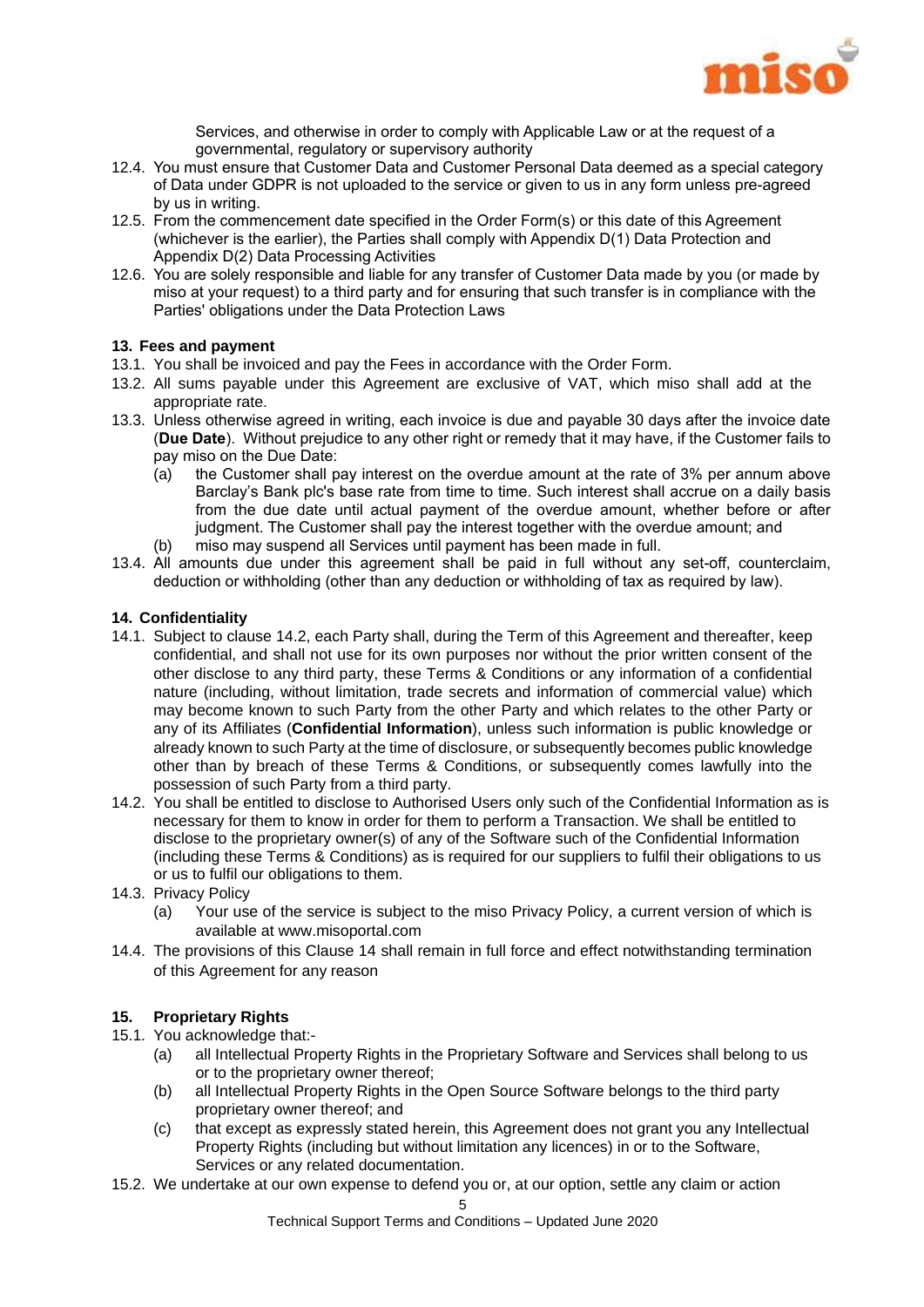

brought against you alleging that the possession or use of the Services (other than the Open Source Software) in accordance with these Terms & Conditions infringes the UK Intellectual Property Rights of a third party (Infringement Claim) and shall be responsible for any reasonable losses, damages, costs (including legal fees) and expenses incurred by or awarded against you as a result of or in connection with any such Infringement Claim.

- 15.3. Clause [15.2](#page-5-3) is conditional on:
	- (a) you notifying us in writing, as soon as reasonably practicable, of any Infringement Claim of which you have notice;
	- (b) you not making any admission as to liability or compromise or agreeing to any settlement of any Infringement Claim without our prior written consent, which consent shall not be unreasonably withheld or delayed; and
	- (c) us having, at our own expense, the conduct of or the right to settle all negotiations and litigation arising from any Infringement Claim and you giving us all reasonable assistance in connection with those negotiations and such litigation at our request and expense.
- 15.4. If any Infringement Claim is made, or in our reasonable opinion is likely to be made, against you, we may at our sole option and expense:
	- (a) procure for you the right to continue using the Proprietary Software or Services (or any part thereof) in accordance with these Terms & Conditions; or
	- (b) modify the Proprietary Software or Services so that it or they cease to be infringing; or
	- (c) replace the Proprietary Software with non-infringing software; or
	- (d) terminate this Licence immediately by notice in writing to you.
- 15.5. The foregoing states your sole and exclusive rights and remedies, and our entire obligations and liability, for Intellectual Property Right infringement.

## <span id="page-6-0"></span>**16. Limitation of Liability**

- <span id="page-6-1"></span>16.1. This Clause [16](#page-6-0) sets out our entire financial liability (including any liability for the acts or omissions of our employees, agents and sub-contractors) to you in respect of:
	- (a) any breach of this Agreement;
	- (b) any use made by you of the Services or the Software or any part of them; and
	- (c) any representation, statement or tortious act or omission (including negligence) arising under or in connection with the Agreement.
- 16.2. Nothing in this Agreement will limit or exclude either Party's liability for: (i) death or personal injury resulting from negligence or for fraud, fraudulent misstatement, or fraudulent misrepresentation; (ii) any liability which may not be limited or excluded as a matter of law; or (iii) any claims arising under a Party's obligations of indemnification. Nothing in this Agreement will limit your obligation to pay any undisputed fees.
- <span id="page-6-3"></span>16.3. Subject to Clause [16.1](#page-6-1) neither Party shall be liable (in contract, tort (including negligence), strict liability, or otherwise): (i) for any loss arising from or in connection with loss of revenues, profits (whether direct or indirect), contracts or business, or failure to realise anticipated savings, loss of use or other economic advantage arising from your use of the Service, including the inability to use the Service; loss or corruption of data; unauthorised access to data; or (ii) for any indirect, special, incidental, exemplary, enhanced, punitive, or consequential losses or damages, suffered or incurred by the other party arising out of or in connection with this Agreement even if such Party knew of, had been advised of the possibility of, or foreseen such damages in advance.
- <span id="page-6-2"></span>16.4. Subject to the overall provision in paragraph [16.1](#page-6-1) above. Miso shall not be liable to you for:
	- (a) Your failure to provide miso with accurate account information
	- (b) Your failure to keep your password or miso account details secure and confidential
- 16.5. The limitations on miso's liability to you in paragraph [16.4](#page-6-2) above shall apply whether or not miso has been advised of or should have been aware of the possibility of any such losses arising
- 16.6. Subject to Clause [16.3](#page-6-3) and except as set out in the remainder of this clause, neither Party's aggregate liability in connection with any Order Form(s) will exceed 125% of the amount actually paid by you under that Order Form in the 12-month period preceding the event giving rise to such liability, regardless of whether such liability is based in contract, tort, strict liability, or otherwise. With respect to a Party's breach of its obligations set out in Clause [14](#page-5-2) (Confidentiality) or Appendix D(1) (Data Protection) or Appendix D(2) (Data Processing Activities), neither Party's aggregate liability will exceed the lesser of £1,000,000 (one million pounds sterling) and five times the amount actually paid by you under the applicable Order Form in the 12-month period preceding the event giving rise to such liability.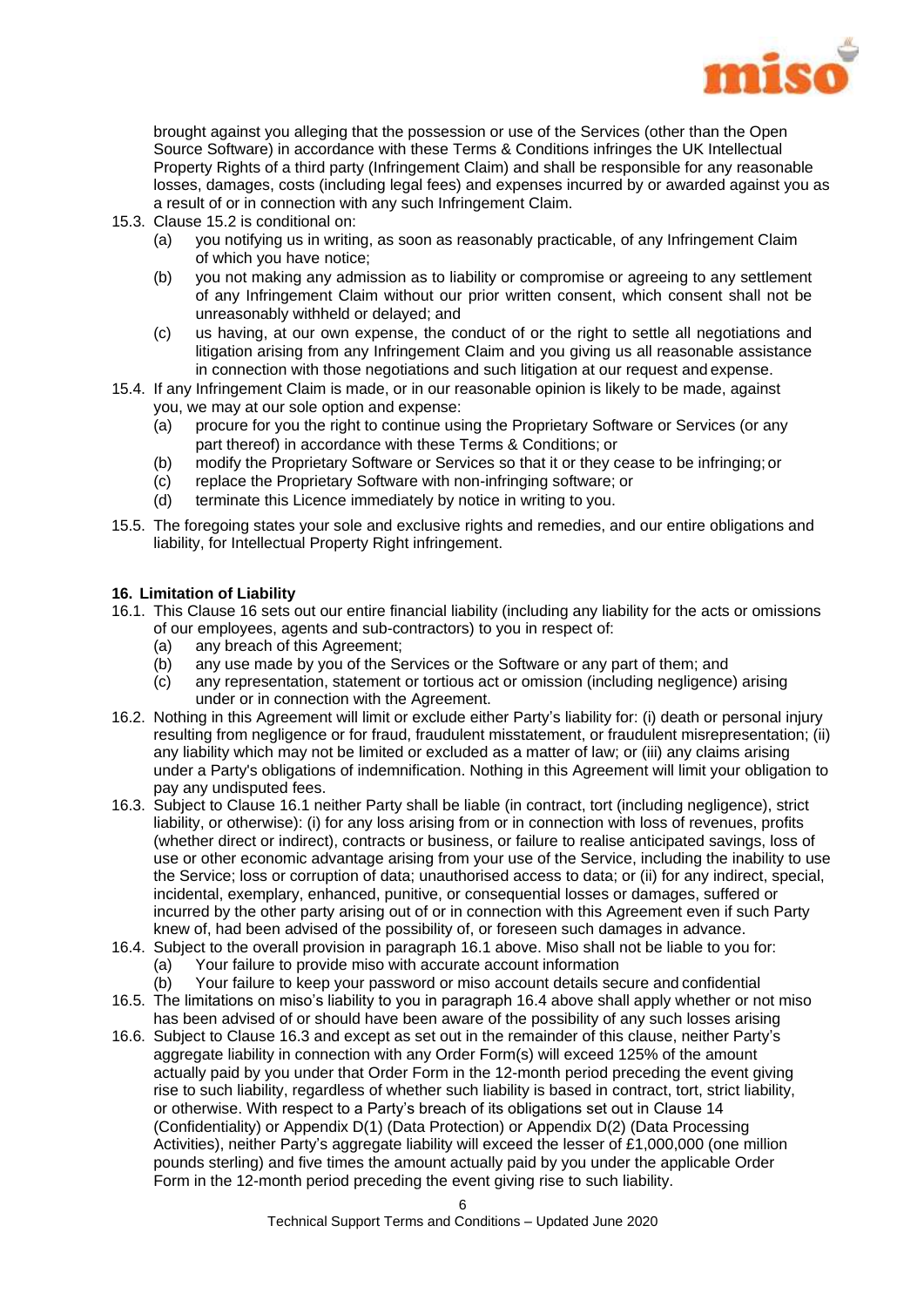

16.7. You agree that, in entering into this Agreement, either you did no rely on any representations (whether written or oral) of any kind or of any person other than those expressly set out in these Terms and Conditions or (if you did rely on any representations, whether written or oral, not expressly set out in these Terms and Conditions) that you shall have no remedy in respect of such representations and (in either case) we shall have no liability otherwise than pursuant o the expressed terms of these Terms and Conditions.

## **17. Term and Termination**

- 17.1. This Agreement shall commence on the Effective Date and shall (unless terminated as provided in the remainder of this clause) continue for the Initial Term.
- 17.2. After the Initial Term (and each renewal) this Agreement shall automatically renew for a further year at the standard rates, unless either Party notifies the other, in writing, at least 30 days before the end of the then current term.
- 17.3. On becoming aware of any potential violation of these Terms, miso reserves the right (but shall have no obligations) to decide whether Content complies with the content requirements set out in these Terms and may remove such Content and/or terminate a User's access for uploading Content which is in violation of these Terms at any time. Without prior notice and at its sole discretion
- 17.4. Without prejudice to any other rights or remedies to which the Parties may be entitled, either party may terminate this Agreement without liability to the other if:
	- (a) the other Party commits a material breach of any of the terms of this Agreement and (if such a breach is remediable) fails to remedy that breach within 30 days of that Party being notified in writing of the breach; or
	- (b) if the other Party is unable to pay its debts (within the meaning of section 123 of the Insolvency Act 1986), or becomes insolvent, or is subject to an order or a resolution for its liquidation, administration, winding-up or dissolution (otherwise than for the purposes of a solvent amalgamation or reconstruction), or has an administrative or other receiver, manager, trustee, liquidator, administrator or similar officer appointed over all or any substantial part of its assets, or enters into or proposes any composition or arrangement with its creditors generally, or is subject to any analogous event or proceeding in any applicable jurisdiction; or
	- (c) the other Party ceases, or threatens to cease, to trade; or
	- (d) the other Party takes or suffers any similar or analogous action in any jurisdiction in consequence of debt.
- 17.5. We have the right (but are not obliged to), on written notice to you, at our sole option, to immediately either suspend or terminate the Licence in the following circumstances:-
	- (a) where you have failed to pay any invoice due under these Terms & Conditions in full within 30 days of the Due Date; or
	- (b) where you have breached your obligations under any of clauses [11](#page-4-0)[,12](#page-4-1)[,13](#page-5-0)[,14.](#page-5-2)
- 17.6. On termination of this Agreement for any reason:
	- (a) all licences granted under this Agreement shall immediately terminate;
	- (b) you shall have no further right to use the Services;
	- (c) you shall immediately pay to us any and all sums due under this Agreement;and
	- (d) each Party shall return and make no further use of any equipment, property, materials and other items (and all copies of them) belonging to the other Party; and
	- (e) the accrued rights of the Parties as at termination, or the continuation after termination of any provision expressly stated to survive or implicitly surviving termination, shall not be affected or prejudiced

## **18. Force Majeure**

We shall have no liability to you under this Agreement if we are prevented from or delayed in performing our obligations under this Agreement by acts, events, omissions or accidents beyond our reasonable control, including, without limitation, strikes, lock-outs or other industrial disputes (whether involving our workforce or that of any other party), failure of a utility service or transport or telecommunications network, act of God, war, riot, civil commotion, malicious damage, compliance with any law or governmental order, rule, regulation or direction, accident, breakdown of plant or machinery, fire, flood, storm or default of suppliers or sub-contractors. We shall notify you of such an event and its expected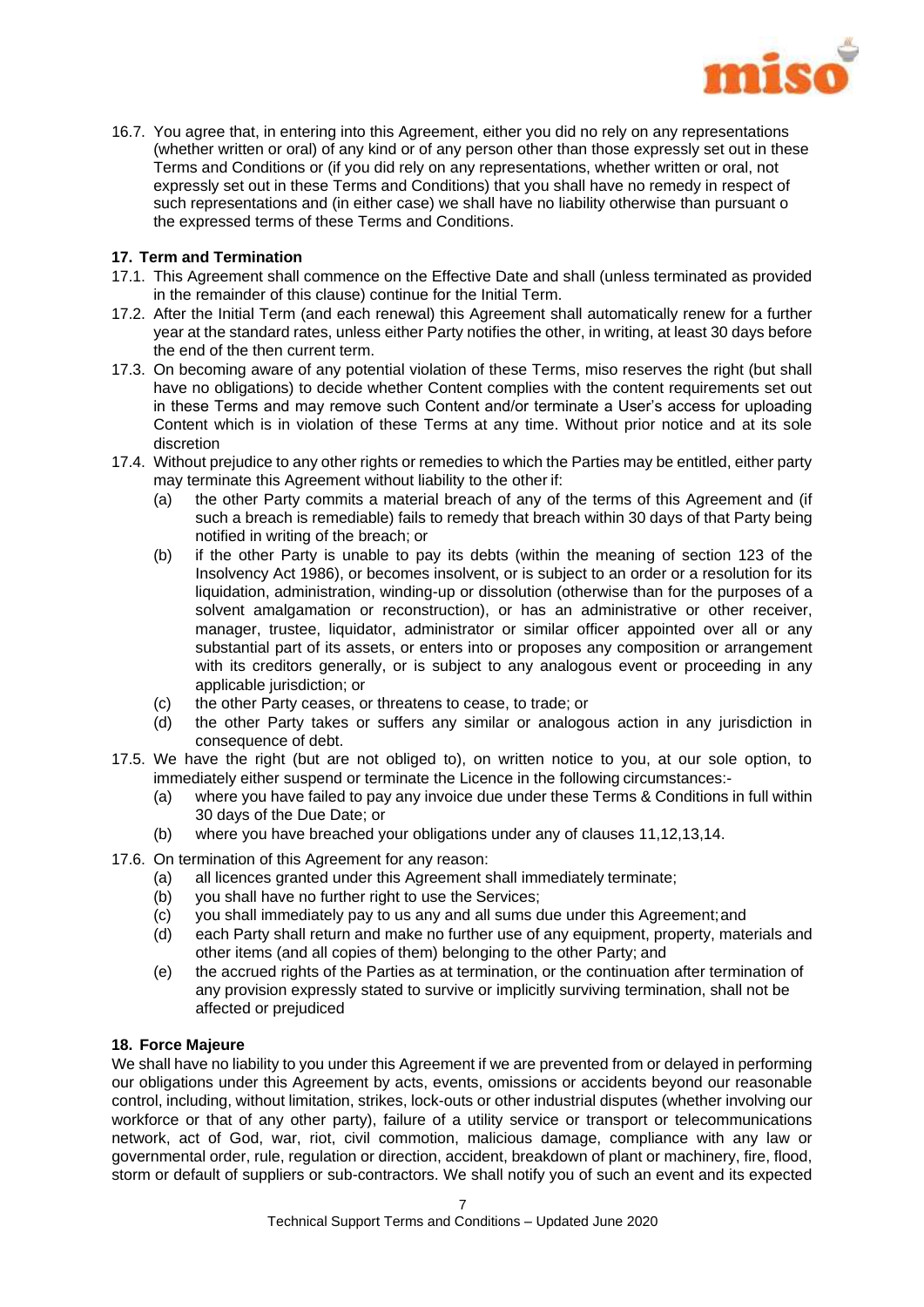

duration.

## <span id="page-8-0"></span>**19. General**

- 19.1. No forbearance or delay by either Party in enforcing its rights shall prejudice or restrict the rights of that Party, and no waiver of any such rights or of any breach of any contractual terms shall be deemed to be a waiver of any other right or of any later breach unless expressly set out in writing by the waiving Party.
- 19.2. If any provision in the Agreement is judged to be illegal or unenforceable, the continuation in full force and effect of the remainder of the provisions shall not be prejudiced.
- 19.3. Any amendment, waiver or variation of the Agreement shall not be binding on the parties unless set out in writing, expressed to amend the Agreement and signed by or on behalf of each of the Parties.
- 19.4. No term in the Agreement is intended to confer a benefit on, or to be enforceable by, any person who is not a Party to it.
- 19.5. In relation to assignment and sub-licensing:
	- (a) you have no right to sub-license or to assign the benefit or burden of the Agreement in whole or in part, or to allow the Software to become the subject of any charge, lien or encumbrance without our prior written consent.
	- (b) We may sub-license, assign, charge or otherwise transfer any of our rights or obligations under the Agreement, provided we give written notice to you of any sub-licence, assignment, charge or other transfer.
- 19.6. All notices given by you to us must be given to us in writing at the address shown in clause 1 or to [cancellations@misoportal.com.](mailto:cancellations@misoportal.com) We may give notice to you at either the email or postal address set out in the Order Form. Notice will be deemed received and properly served 24 hours after an email is sent, or three days after the date of posting of any letter. In proving the service of any notice, it will be sufficient to prove, in the case of a letter, that such letter was properly addressed, stamped and placed in the post and, in the case an email, that such email was sent to the specified email address of the addressee and that no error message indicating failure to deliver has been received by the sender and provided further that within 24 hours of transmission a hard copy of the email is sent by post to the intended recipient.
- 19.7. These Terms & Conditions, and any schedules, annexes, appendices and documents referenced in this Agreement and the Order Form(s) contain the whole agreement between the Parties relating to the subject matter hereof and supersede all prior agreements, arrangements and understandings between the parties relating to that subject matter.
- 19.8. The Agreement, its subject matter or its formation (including non-contractual disputes or claims) shall be governed by and construed in accordance with English law and submitted to the nonexclusive jurisdiction of the English courts.
- 19.9. The provisions of clause [19](#page-8-0) shall remain in full force and effect notwithstanding termination of the Agreement for any reason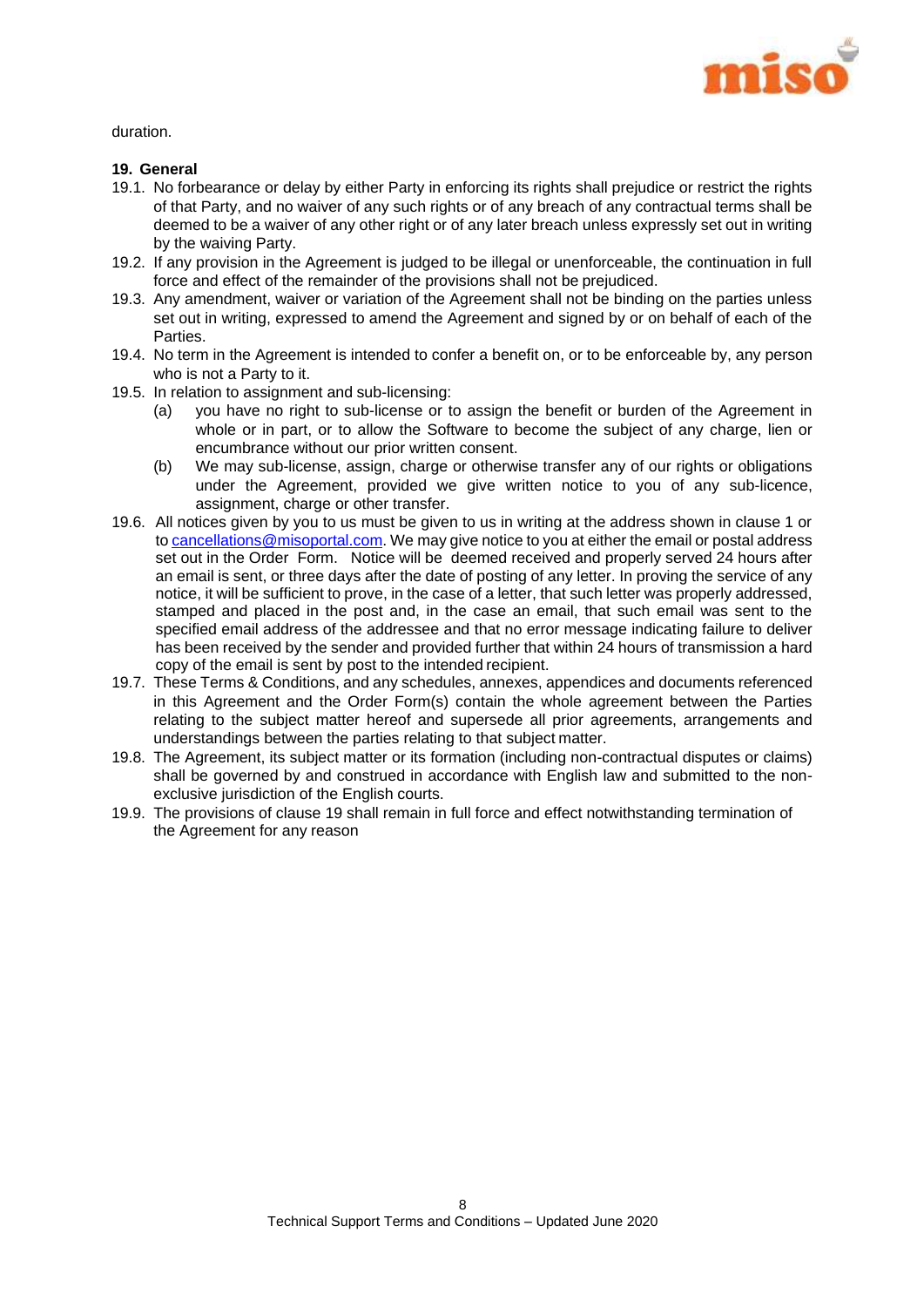

The Parties have caused this Agreement to be executed by their respective duly authorised representatives.

| Dotted Eyes Limited<br>trading as miso | <b>Customer</b> |
|----------------------------------------|-----------------|
|                                        |                 |
|                                        |                 |
|                                        |                 |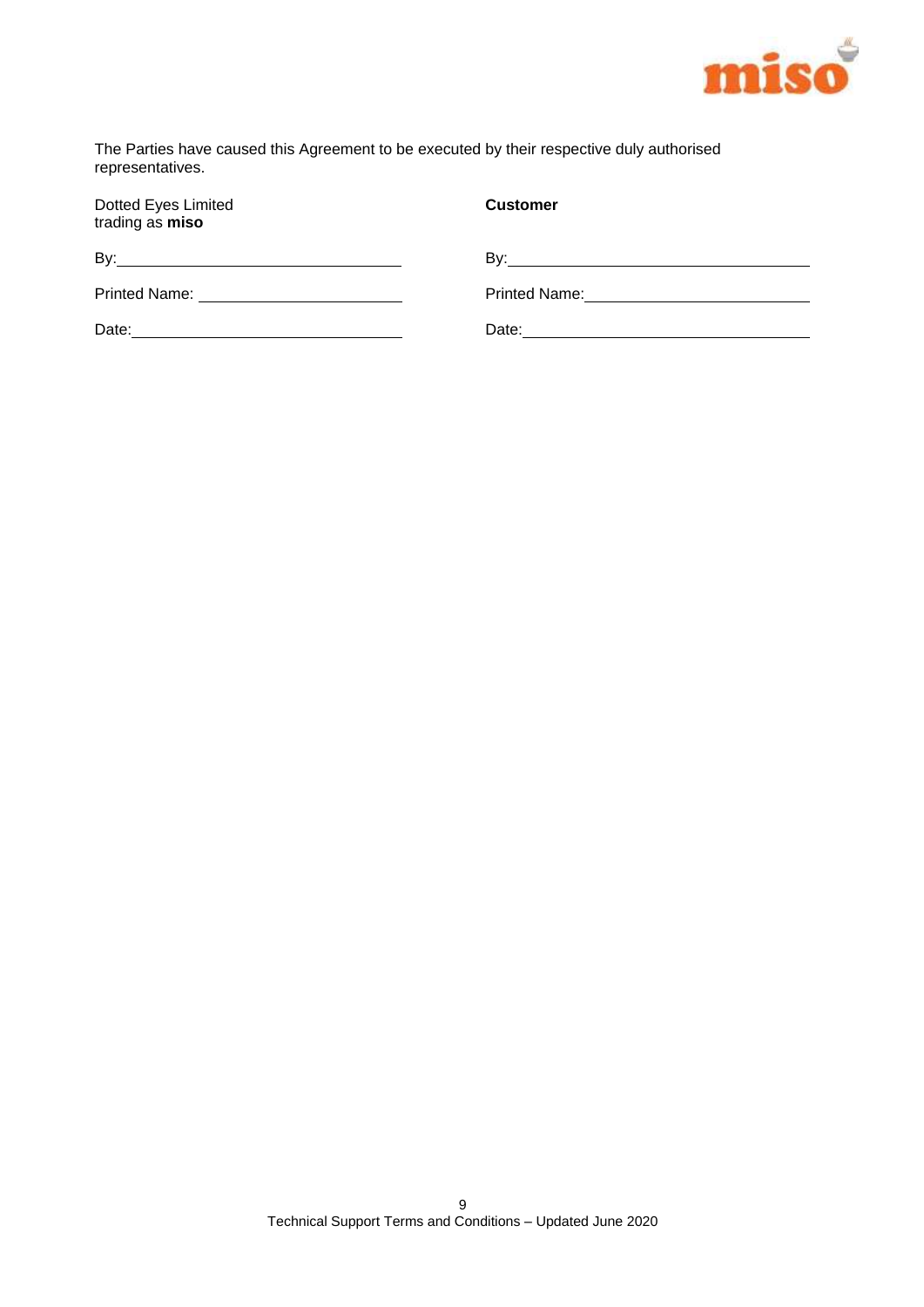

## **APPENDIX A**

## **Levels of Technical Support**

The products and services for which you have support cover and the level of Technical Support you have are detailed in the Order Form.

## **Levels of Technical Support Services and their Coverage**

- 1. There are three different levels of Technical Support Services available:
	- (a) Lite
	- (b) Standard
	- (c) Enterprise
- 2. Each level entitles the Customer to the following Technical Support Services during theTerm:

| <b>Option</b> | <b>Named Users</b> | Maximum no. of Tickets pa |
|---------------|--------------------|---------------------------|
| Lite          |                    | 3                         |
| Standard      | 3                  | 25                        |
| Enterprise    | 10                 | Unlimited                 |

The Lite Technical Support Level allows one Named User to raise up to three Tickets during each Contract Year.

The Standard Technical Support Level allows three Named Users to collectively raise up to 25 Tickets during each Contract Year.

The Enterprise Technical Support Level allows ten Named Users to raise unlimited Tickets during each Contract Year.

- 3. A "**Ticket**" is each new query, relating to a single subject, irrespective of its duration. Tickets may be support in nature or management in nature. Tickets can only be raised by a Named User. Named Users are set out in the Order, or on the Named User Form which is made available to a customer upon acceptance of their Order.
- 4. Tickets must be raised using the online Technical Support Portal. Named users must log into the Portal to view responses.
- 5. Additional Tickets can be bought in blocks of 5 Tickets.
- 6. Unused Ticket entitlements, including any unused additional Tickets, will not be rolled over to subsequent Contract Years.
- 7. Named Users are set out in the Order Form.
- 8. Standard and Enterprise customers may request amendments to the Named Users twice in a Contract Year by raising a Ticket.
- 9. Tickets can be logged online at any time. However, service levels set out in Part 2 of this Schedule shall only apply during our normal working hours from 9:00am to 5:00pm, Mondays to Fridays inclusive (but exclusive of Bank Holidays) ("**Support Hours**").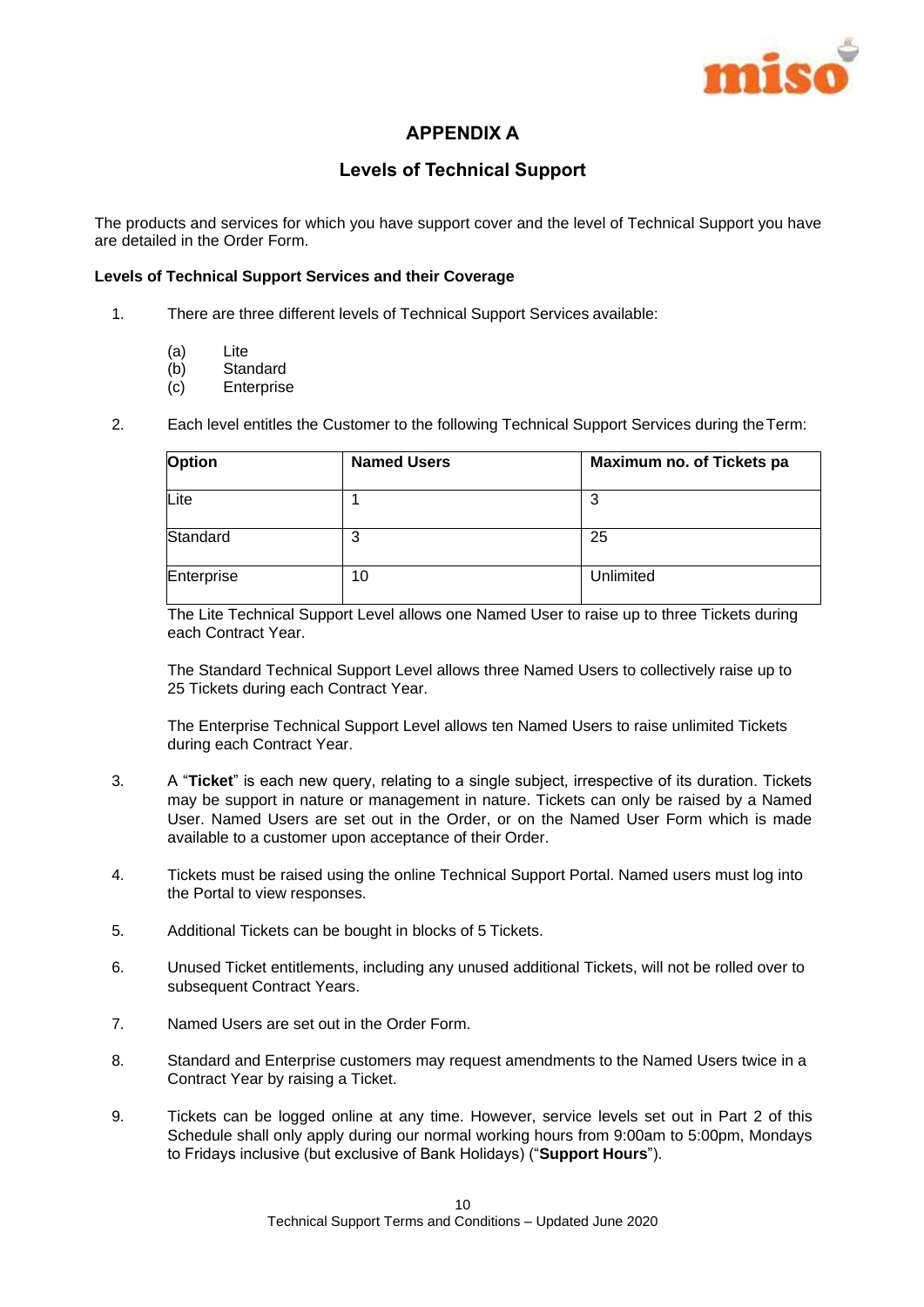

## **APPENDIX B**

## **Technical Support Portal Ticket Logging**

- 1. We will provide you with an online Technical Support Portal for the logging of Tickets.
- 2. Tickets logged through the Technical Support Portal will be automatically acknowledged by an email which includes a unique ticket identifier.
- 3. We use reasonable endeavours to respond to the Ticket during the Support Hours within the target times detailed in Table 1 below ("**Target Response Times**"). Response Times are calculated in respect of Support Hours only.

## TABLE 1

The timescales set out in this table shall be calculated in relation to the Support Hours only.

| <b>Priority</b> | <b>Definition</b>                                                                                                                                                | <b>Target Response</b><br>Time                                                                   | <b>Target Progress</b><br>updates to<br>customer (no later<br>than):                      |
|-----------------|------------------------------------------------------------------------------------------------------------------------------------------------------------------|--------------------------------------------------------------------------------------------------|-------------------------------------------------------------------------------------------|
| P1              | Problematic – Product failing<br>on a regular basis or problems<br>occurring within specific<br>functions or facilities                                          | Within 4 hours from<br>time we have received<br>the Ticket notifying us<br>of the problem        | Every 8 hours from<br>receipt of all relevant<br>information, unless<br>otherwise agreed  |
| P2              | Non-Critical - Occasional<br>Product failure or problems<br>that can be worked around<br>without undue difficulty or<br>disruption to the Customer's<br>business | Within 4 hours from<br>time we have received<br>the Ticket notifying us<br>of the problem        | Every 8 hours from<br>receipt of all relevant<br>information, unless<br>otherwise agreed  |
| P3              | Information - No particular<br>disruption to Customer's<br>business                                                                                              | Within 8 hours from<br>the time we have<br>received the Ticket<br>notifying us of the<br>problem | Every 16 hours from<br>receipt of all relevant<br>information, unless<br>otherwise agreed |

- 5. Where the Ticket relates to a Product then that Ticket will be issued with a priority number from P1 (highest) to P3 (lowest) as detailed in Table 1 above.
	- a. In the initial response to a ticket, the Consultant will provide an estimated target resolution time.
	- b. The target resolution time may be altered in discussions between Miso and the Customer from time to time. Such alterations shall be at the discretion of Miso and dependant on the specific circumstances in question.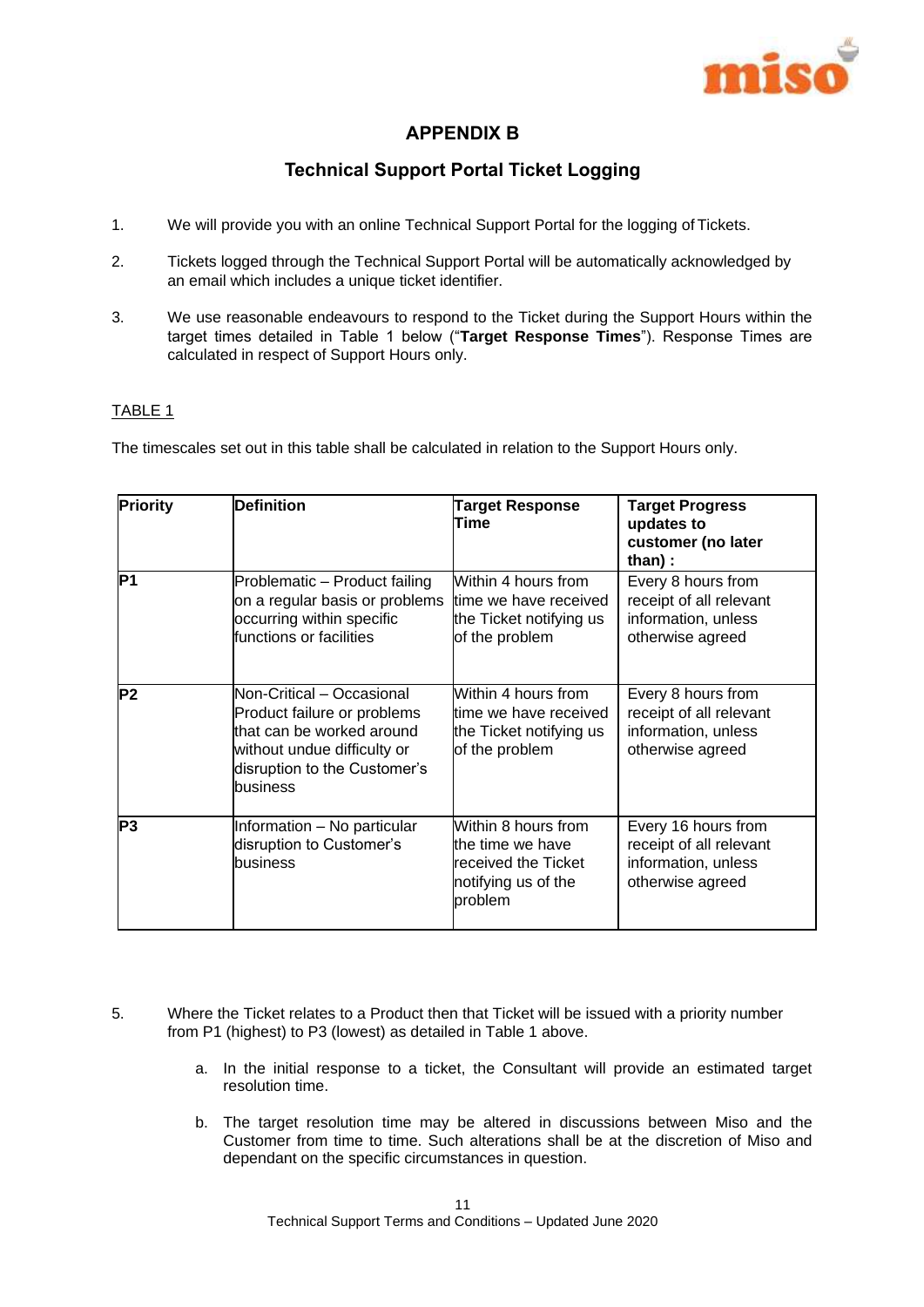

## **APPENDIX C**

## **Escalation Process**

- 1. We will provide you with an online Technical Support Portal for the logging of Tickets.
- 2. Tickets passed back from Miso to the Customer will cause the Response Time clock to be suspended. The clock is restarted when the ticket is passed back to Miso by the Customer.
- 3. The Support Manager will use all reasonable endeavours to resolve the ticket before the next progress update is due. Should this target resolution time elapse without resolution of the ticket, the ticket will, if it is deemed in the reasonable opinion of the Support Manager to be necessary, or if reasonably requested by the Customer, be escalated to an Account Manager, who will decide, after discussions with the Customer, on the most appropriate course of action.
- 4. Should the ticket still not be resolved before the next progress update is due, the ticket will, if it is deemed in the reasonable opinion of the Account Manager to be necessary, or if reasonably requested by the Customer, be escalated to the Managing Director of Miso.
- 5. Miso has no obligation or liability under this Agreement to remedy any fault in a third party product it has supplied to the Customer where correction of that fault may be covered under any third party contract which the Customer could have put in place from such vendor, whether or not the Customer has in fact done so.
- 6. Alternatively Miso may decide (in its discretion) that the ticket requires an on-site visit in order to be resolved. That on-site day may either be called off from the Customer's allocated pre-paid on-site days forming part of the services under this Agreement (if any), or may be ordered at the then current daily rate, through the Customer's usual supplier. If the site visit is required because of some act or omission of Miso, and is not required because of some act or omission of the Customer, then the on-site day shall neither be drawn down from Miso' pre-paid days, nor charged at the then current daily rate, but shall be provided without cost to the Customer, and whether or not this is the case shall be notified by Miso to the Customer before Miso attends the site.
- 7. Should a site visit be required, the target response time for a site visit is 2 working days. If the site visit is to be carried out by the vendor's personnel then the response time will be governed by the vendor, and an additional charge may be levied if an appropriate hardware or software maintenance contract is not in place with the Customer. Those additional charges shall be the sole responsibility of the Customer.
- 8. Should an on-site visit be carried out and the fault is found to have been caused by any act default or omission of the Customer, then a charge of up to one day's consultancy fee may be levied, or the Customer may elect to treat the on-site visit as being drawn down from the Customer's allocated pre-paid on-site days (if any).
- 9. Where a ticket has been actioned in accordance with the procedures set out in this Agreement, then the ticket will be closed by Miso. When Miso proposes to close a ticket, it will send an email to the ticket holder informing them of that proposal. If the Customer does not reply to that e-mail within One Working Day objecting to the ticket being closed, then Miso may close the ticket. If the Customer responds to that e-mail the ticket will remain open. If the Customer wishes to reopen a closed ticket he can do so at any time by replying to the e-mail with the ticket reference number in the subject header. Miso and the Customer shall then discuss in good faith the further resolution of the ticket. Miso reserves the right to close a ticket without the consent of the Customer in the following circumstances: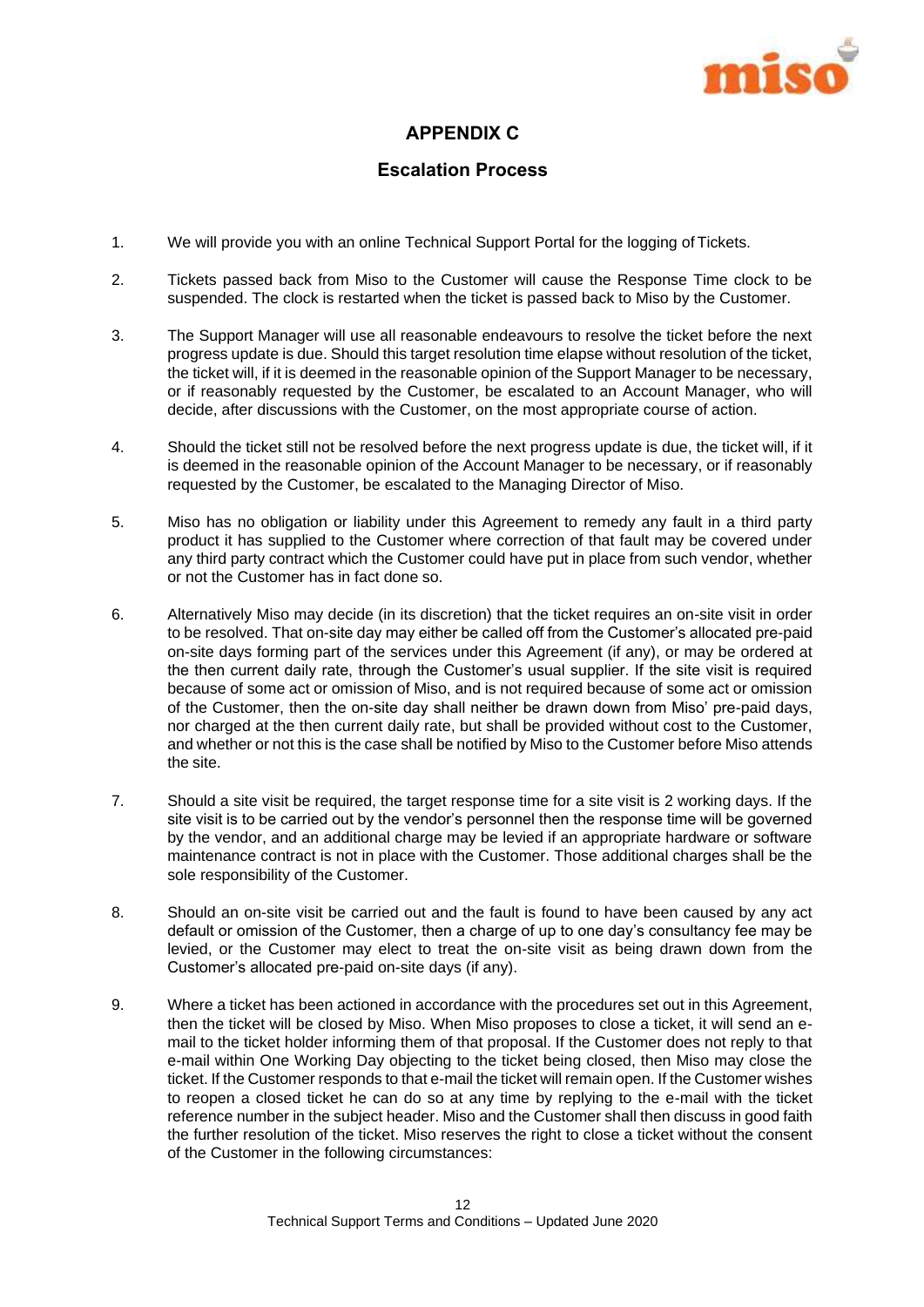

- a. where the fault complained of is due to a bug identified within a third party Product, and for which no fix is currently available;
- b. where a bug-fix or an upgrade is available in respect of a bug within a Product and Miso has informed the Customer how it may be obtained;
- c. where the fault complained of is caused by a conflict within the Customer's hardware and/or software;
- d. where no response has been received from the Customer for 10 Working Days following the last communication from Miso.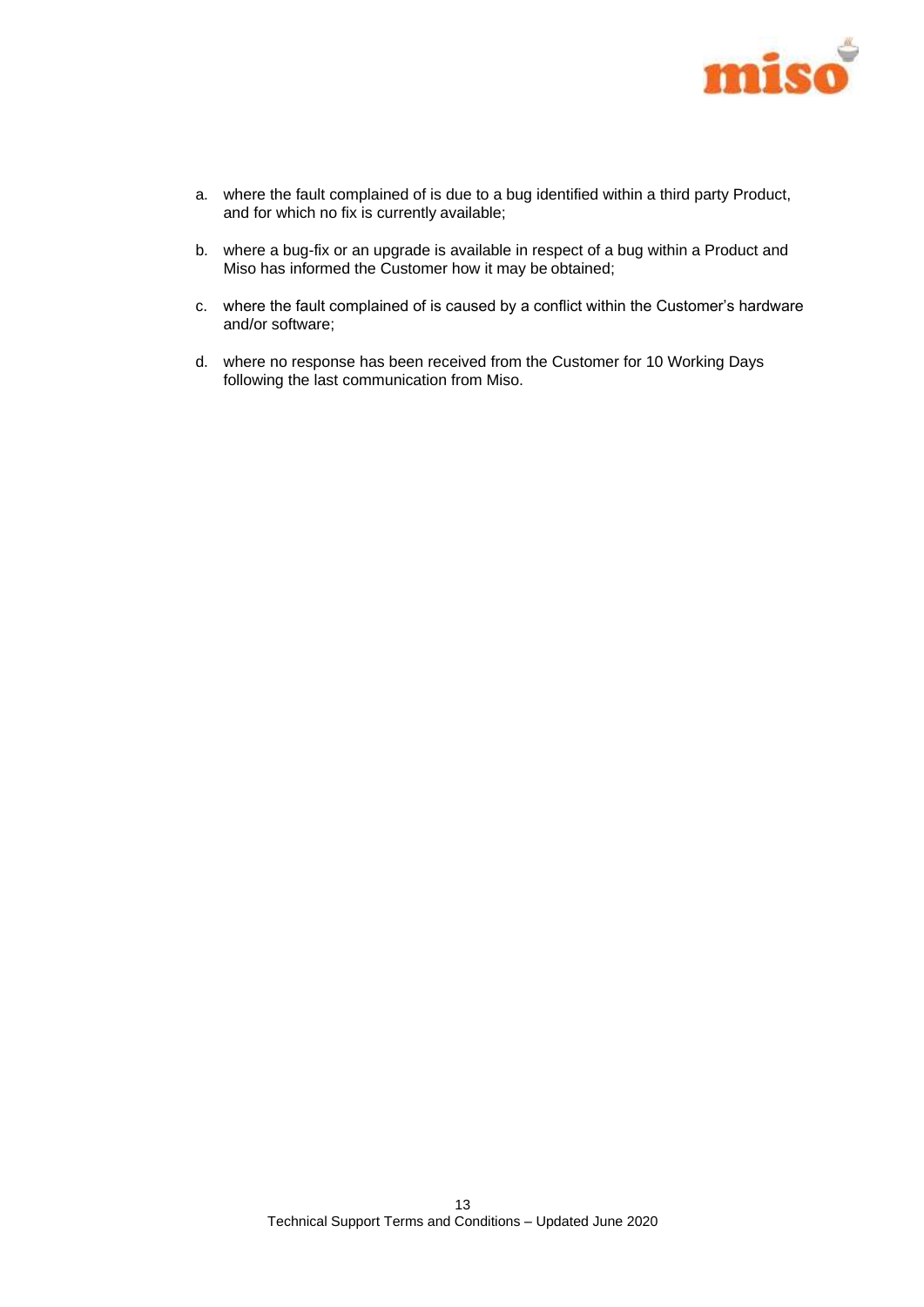

## **APPENDIX D(1)**

## **Data Protection**

#### **1. Definitions and interpretation**

1.1 In this Appendix, unless the context otherwise requires:

"**DP Regulator**" means any governmental or regulatory body or authority with responsibility for monitoring or enforcing compliance with the Data Protection Laws;

"**Data Subject Request**" means a request from a Data Subject to exercise its rights under the Data Protection Laws in respect of that Data Subject's Personal Data;

"**Security Breach**" means any actual loss, unauthorised or unlawful processing, destruction, damage, or alteration, or unauthorised disclosure of, or access to the Customer Personal Data, and terms defined in a provision of this Appendix shall have the meaning given to them in that provision

#### **2. Compliance with Data Protection Laws**

2.1 miso shall comply with its obligations under the Data Protection Laws as they apply to it as a Data Processor of the Customer Personal Data.

2.2 The Customer shall comply with its obligations under the Data Protection Laws as they apply to it as a Data Controller of the Customer Personal Data.

## **3. Processing and security**

3.1 In performing its obligations under this Agreement, miso shall only process the categories of Personal Data and only in respect of the categories of Data Subjects, and only for the nature and purposes of processing and duration, as is set out in the Annex to this Appendix or as necessary to perform its obligations under this Agreement, save as otherwise required by any Applicable law.

3.2 In processing the Customer Personal Data, miso shall:

- (a) process Customer Personal Data only in accordance with the Customer's written instructions from time to time (including those set out in this Agreement) except as otherwise required by any Applicable Law;
- (b) not process the Customer Personal Data for any purpose other than those set out in the Annex and as necessary to perform its obligations under this Agreement unless otherwise expressly authorised by the Customer;
- (c) promptly notify the Customer if it receives a Data Subject Request in respect of Customer Personal Data;
- (d) as far as reasonably practicable, co-operate with and provide assistance to the Customer in relation to any Data Subject Request in respect of Customer Personal Data;
- (e) taking into account:
	- (i) the state of the art;
	- (ii) the nature, scope, context and purposes of the processing; and
	- (iii) the risk and severity of potential harm,

protect the Customer Personal Data by ensuring that it has in place appropriate technical and organisational measures, including measures to protect the Customer Personal Data against the risks of a Security Breach; and

(f) ensure that any persons authorised by miso to process Customer Personal Data are obliged to keep such data confidential.

3.3 miso shall, without undue delay after discovering any Security Breach or any failure or defect in security which leads, or might reasonably be expected to lead, to a Security Breach (together a "**Security Issue**") notify the Customer of the same.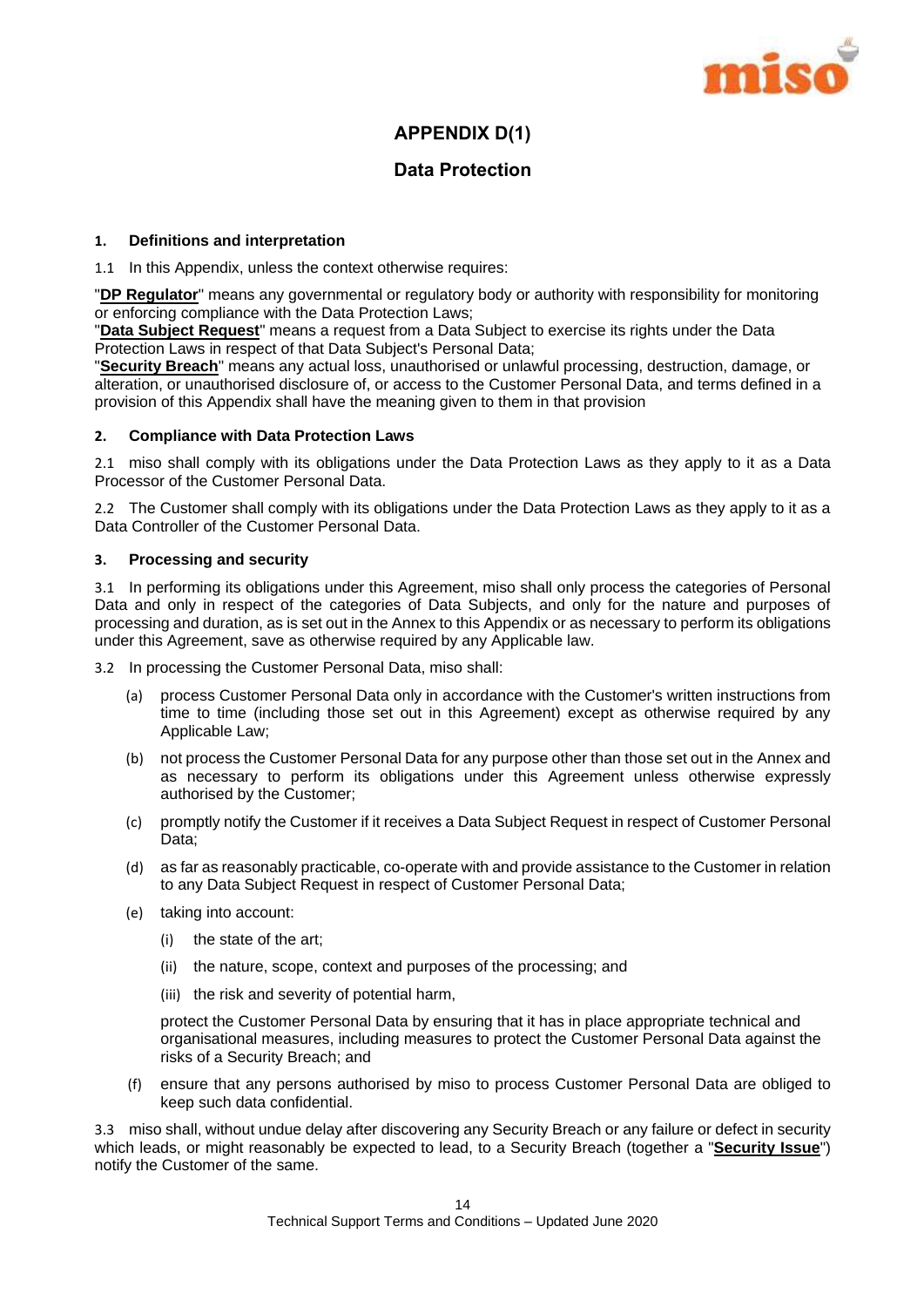

- 3.4 Where a Security Issue arises, miso shall:
	- (a) as soon as reasonably practicable, provide the Customer with details of the Security Issue, the actual or expected consequences of it, and the measures taken or proposed to be taken to address or mitigate it;
	- (b) co-operate with the Customer, and provide the Customer with all reasonable assistance in relation to the Security Issue; and
	- (c) unless required by Applicable Law, not make any notifications to a DP Regulator or any Data Subjects about the Security Issue without the Customer's prior written consent (such consent not to be unreasonably withheld or delayed).

#### **4. Return or destruction of Personal Data**

4.1 Subject to paragraph [4.2,](#page-15-0) miso shall return or, at the election of the Customer, irretrievably delete all Customer Personal Data in its control or possession when it no longer requires such Customer Personal Data to exercise or perform its rights or obligations under this Agreement, and in any event within 30 days following expiry or termination of this Agreement.

<span id="page-15-0"></span>4.2 To the extent that miso is required by Applicable Law to retain all or part of the Customer Personal Data (the "**Retained Data**"), miso shall isolate and cease all processing of the Retained Data other than as required by the Applicable Law.

#### **5. Audit**

5.1 miso shall provide such information, reasonable co-operation and assistance in relation to any request made by the Customer (or its auditors, or its or their representatives) as necessary to demonstrate miso's compliance with the Data Protection Laws in relation to this Agreement.

#### **6. Co-operation and assistance**

6.1 miso shall co-operate with the Customer, and provide such information and assistance as the Customer may reasonably require, to enable the Customer to:

- (a) comply with the Customer's obligations under the Data Protection Laws (including Articles 32-36 of GDPR) in respect of Customer Personal Data; and
- (b) deal with and respond to investigations and requests for information relating to the Customer Personal Data from any DP Regulator.

6.2 If miso receives any complaint, notice or communication from a DP Regulator or other third party (excluding a Data Subject Request) which relates directly or indirectly to Customer Personal Data or to either Party's compliance with the Data Protection Laws, it shall notify the Customer as soon as reasonably practicable.

#### <span id="page-15-1"></span>**7. Sub-Processors**

7.1 miso shall not subcontract any processing of the Customer Personal Data to any Sub-Processor except as authorised by the Customer in accordance with this paragraph [7.](#page-15-1) The Customer consents to miso engaging Sub-Processors to process the Data provided that: (i) miso provides at least 30 days' prior notice of the addition of any subcontractor (including details of the processing it performs or will perform) ("**Sub-Processor Notice**"); and (ii) miso complies with paragraphs [7.4](#page-16-0) and [7.5](#page-16-1) of this Appendix.

7.2 The Customer hereby consents to miso's use of the Sub-Processors listed at www.misoportal.co.uk/legal/ which shall be maintained and updated when any Sub-Processor is added or removed in accordance with this paragraph [7.](#page-15-1)

7.3 If within 30 days of receipt of a Sub-Processor Notice the Customer notifies miso in writing of its refusal to consent to miso's appointment of a Sub-Processor on reasonable grounds relating to the protection of Customer Personal Data, then either: (i) miso will not appoint the Sub-Processor; or (ii) if miso does appoint the Sub-Processor, the Customer may elect to terminate the Agreement without penalty or cost to either party save that any portion of the fees paid in advance in respect of Services not yet delivered as at the effective date of termination shall be refunded to the Customer. If after 30 days from receipt of the Sub-Processor Notice the Customer has not indicated its refusal of the appointment of a Sub-Processor in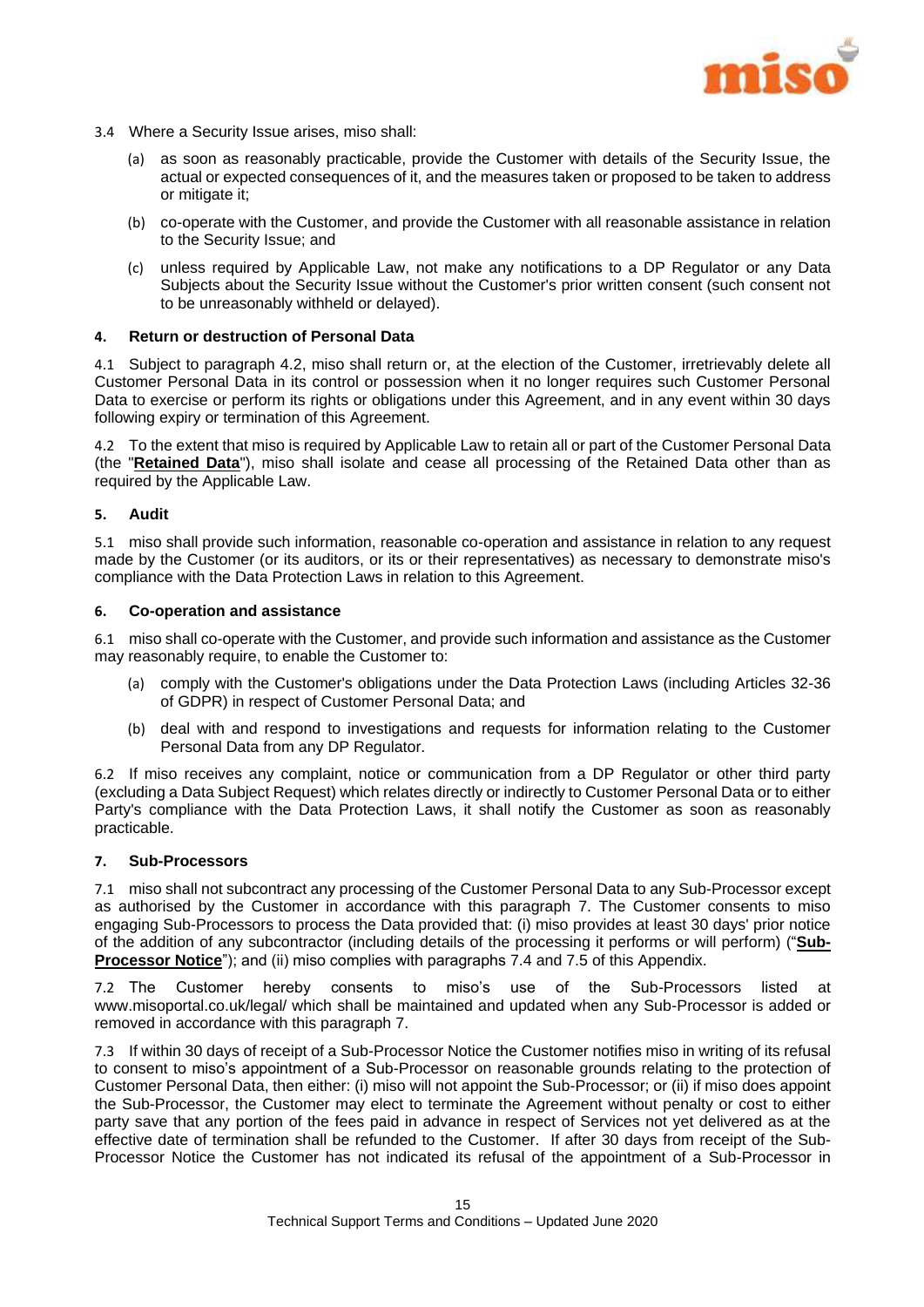

accordance with this paragraph, then the Customer is deemed to have given its consent and miso shall be entitled to appoint the relevant Sub-Processor with immediate effect.

- <span id="page-16-0"></span>7.4 If miso appoints a Sub-Processor, Miso shall ensure that:
	- (a) such Sub-Processor shall only process Customer Personal Data in order to perform one or more of miso's obligations under this Agreement; and
	- (b) it enters into a written agreement or other legally enforceable terms with that Sub-Processor prior to any processing by the Sub-Processor, requiring the Sub-Processor to:
		- (i) process Customer Personal Data only in accordance with the written instructions of miso or the Customer; and
		- (ii) comply with data protection obligations equivalent in all material respects to those imposed on miso under this Appendix.

<span id="page-16-1"></span>7.5 Notwithstanding the appointment of a Sub-Processor, miso is responsible and liable to the Customer for any processing by the Sub-Processor in breach of this Appendix.

## **8. Transfer of Personal Data**

8.1 miso shall only transfer Customer Personal Data outside of the EEA where there is adequate protection for such Customer Personal Data in accordance with applicable Data Protection Laws and as authorised by the Customer in accordance with paragraph 7.

8.2 As at the date of this Appendix the Customer consents to the transfers of Customer Personal Data to those non-EEA locations listed a[t www.misoportal.co.uk/legal.](http://www.misoportal.co.uk/legal) miso shall ensure that such list is maintained and updated from time to time to reflect any changes.

#### **9. Precedence**

In relation to the subject matter of this Appendix and its Annex, in the event of any inconsistency between the provisions of this Appendix and its Annex and the other provisions of the Agreement including any schedule or annex thereto, the provisions of this Appendix and its Annex shall prevail.

miso reserves the right to change their Data Protection Policy documentation and its location from time to time.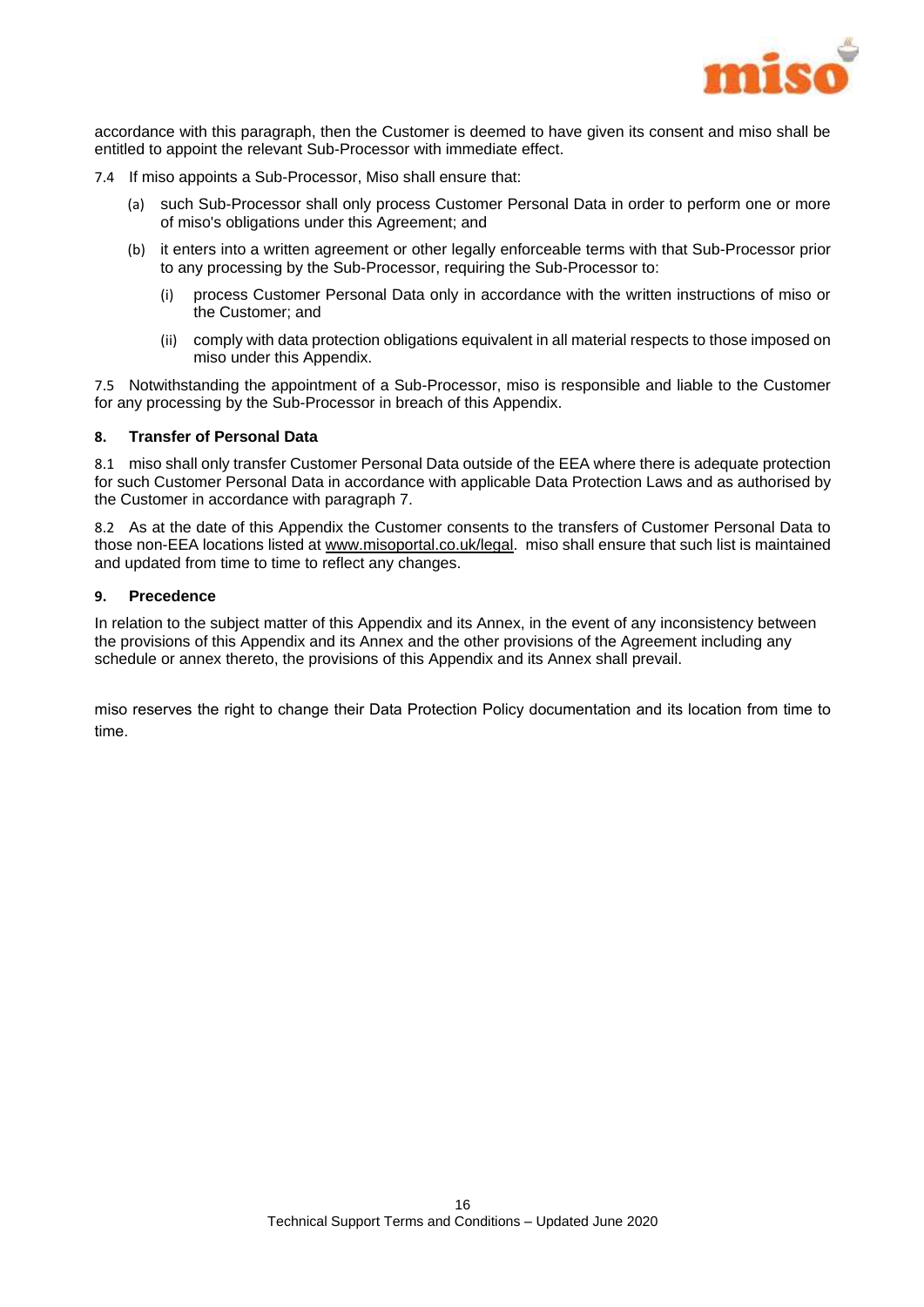

## **APPENDIX D(2)**

## **Data Processing Activities**

We want you to know what Personal Data Processing activities happen when you use our Services.

## **1. Processing by the provider**

## **1.1. Scope**

To allow us to provide the Support Service to you.

## **1.2. Nature**

The Service enables you to log technical support tickets and receive online technical support for specific products and services as detailed in the Order Form.

## **1.3. Purpose of processing and types of personal data**

We may process personal data for more than one lawful ground depending on the specific purpose for which we are using your data. Please contact us if you need specific details about the specific legal ground that we are relying on to process your personal data, where more than one ground has been set out in the table below.

| <b>Purpose / Activity</b>                                                                                                                                                         | Type of data                                                                                                                                                          | Lawful basis for processing including basis of<br>legitimate interest                                                                                                                                                                                                                                                   |
|-----------------------------------------------------------------------------------------------------------------------------------------------------------------------------------|-----------------------------------------------------------------------------------------------------------------------------------------------------------------------|-------------------------------------------------------------------------------------------------------------------------------------------------------------------------------------------------------------------------------------------------------------------------------------------------------------------------|
| To register you as a new<br>customer                                                                                                                                              | <b>Identity</b><br>Contact<br>$\bullet$                                                                                                                               | Performance of a contract with you                                                                                                                                                                                                                                                                                      |
| To process and deliver your<br>order including payment and<br>collection or recovery of those<br>payments                                                                         | Identity<br>$\bullet$<br>Contact<br>$\bullet$<br>Financial<br>$\bullet$<br>Transaction<br>٠<br>Marketing and<br>$\bullet$<br>communications                           | Performance of a contract with you<br>$\bullet$<br>Necessary for our legitimate interests (debt<br>collection)                                                                                                                                                                                                          |
| To manage our relationship with<br>you which will include:<br>• Notifying you about changes in<br>our terms or privacy policy<br>• Asking you for feedback or<br>take a survey    | <b>Identity</b><br>$\bullet$<br>Contact<br>$\bullet$<br>Profile<br>$\bullet$<br>Marketing and<br>$\bullet$<br>communications                                          | Performance of a contract with you<br>$\bullet$<br>Necessary to comply with a legal obligation<br>$\bullet$<br>Necessary for our legitimate interests (to keep our<br>$\bullet$<br>records updated and to study how customers use<br>our products/services)                                                             |
| To enable you to take part in a<br>competition, prize draw, or<br>survey                                                                                                          | Identity<br>$\bullet$<br>Contact<br>$\bullet$<br>Profile<br>$\bullet$<br>Usage<br>$\bullet$<br>Marketing and<br>$\bullet$<br>communications                           | Performance of a contract with you<br>$\bullet$<br>Necessary for our legitimate interests (to keep our<br>$\bullet$<br>records updated and to study how customers use<br>our products/services)                                                                                                                         |
| To administer and protect our<br>business and website (including<br>troubleshooting, data analysis,<br>testing, system maintenance,<br>support, reporting and hosting of<br>data) | Identity<br>$\bullet$<br>Contact<br>$\bullet$<br>Technical                                                                                                            | Necessary for our legitimate interests (for running<br>$\bullet$<br>our business, provision of administration and IT<br>services, network security, to prevent fraud and in<br>the context of a business reorganisation or group<br>restructuring exercise)<br>Necessary to comply with a legal obligation<br>$\bullet$ |
| To deliver relevant website<br>content and advertisements to<br>you and measure or understand<br>the effectiveness of the<br>advertising we serve to you                          | Identity<br>$\bullet$<br>Contact<br>$\bullet$<br>Profile<br>$\bullet$<br>Usage<br>$\bullet$<br>Marketing and<br>$\bullet$<br>communications<br>Technical<br>$\bullet$ | Necessary for our legitimate interests (to study<br>$\bullet$<br>how customers use our products/services, to<br>develop them, to grow our business and to inform<br>our marketing strategy)                                                                                                                             |
| To use data analytics to improve<br>our website, products/services,<br>marketing, customer<br>relationships and experiences                                                       | Technical<br>$\bullet$<br>Usage<br>$\bullet$                                                                                                                          | Necessary for our legitimate interests (to define<br>$\bullet$<br>types of customers for our products and services,<br>to keep our website updated and relevant, to<br>develop our business and to inform our marketing<br>strategy)                                                                                    |
| To make suggestions and<br>recommendations to you about<br>goods or services that may be of<br>interest to you                                                                    | Identity<br>$\bullet$<br>Contact<br>$\bullet$<br>Technical<br>$\bullet$<br>Usage<br>$\bullet$<br>Profile<br>$\bullet$                                                 | Necessary for our legitimate interests (to develop<br>$\bullet$<br>our products/services and grow our business)                                                                                                                                                                                                         |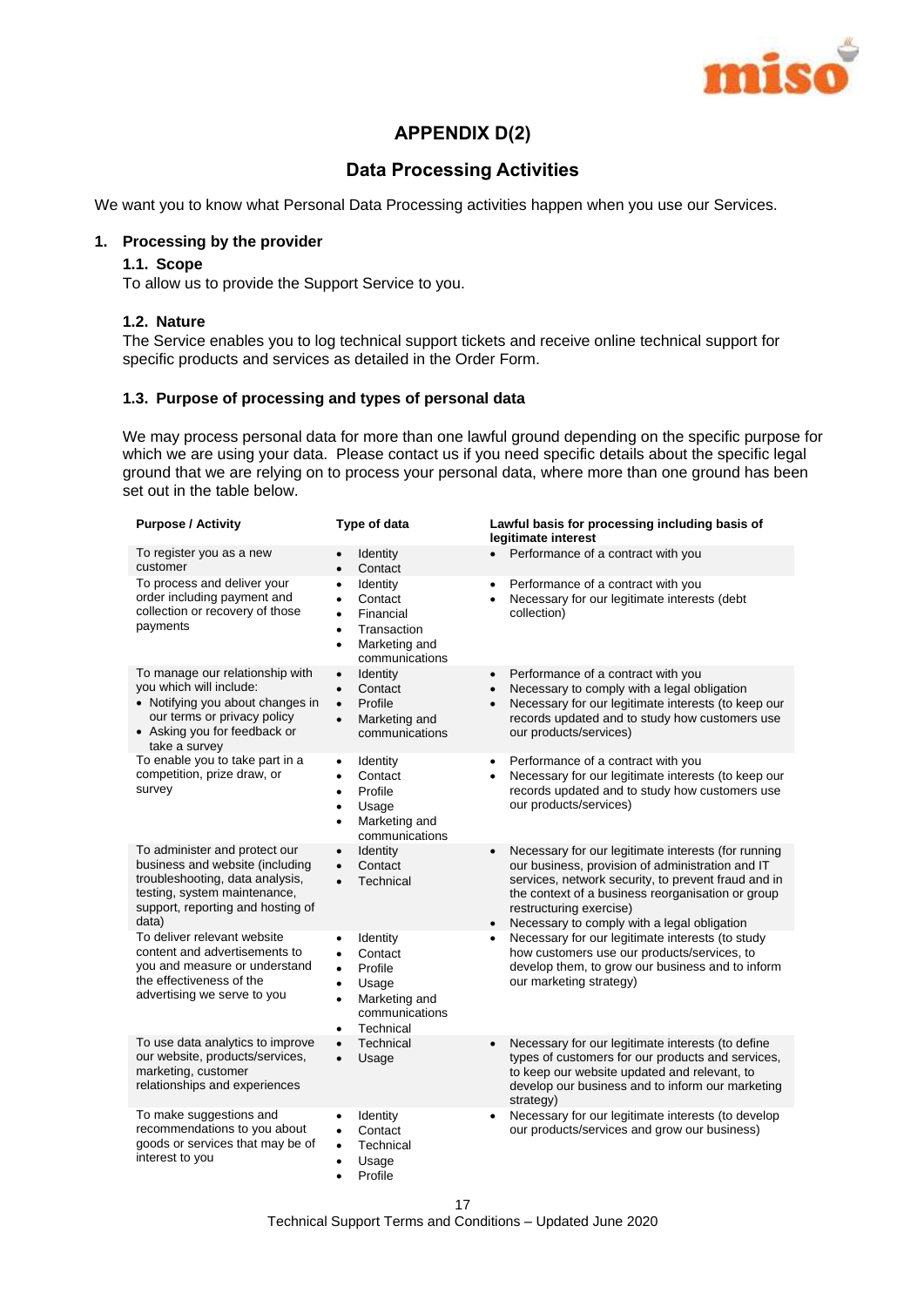

## **1.4. Duration of the processing**

Whenever we collect or process your personal data, we'll only keep it for as long as is necessary for the purpose for which it was collected. At the end of that retention period (usually no longer than seven years), your data will either be deleted completely or anonymised, for example by aggregation with other data so that it can be used in a non-identifiable way for statistical analysis and business planning. For information stored in backup archives, we will securely store the information and isolate it from any further use until deletion is possible.

#### **2. Categories of data subject**

#### **2.1. When using this Service, the groups of individual's data by category**

- Your *end users using the service* that you deliver
- The personal data about your *employees and contractors* that we collect as a Customer of ours to complete account administration and set up
- The personal data that we collect about the *service user access* technical information (e.g. browser, IP address)
- The details of your *employee and contractor interactions* with us when you require support for the Service (information that you choose to submit)

miso reserves the right to change their Data Processing Activities documentation and its location from time to time.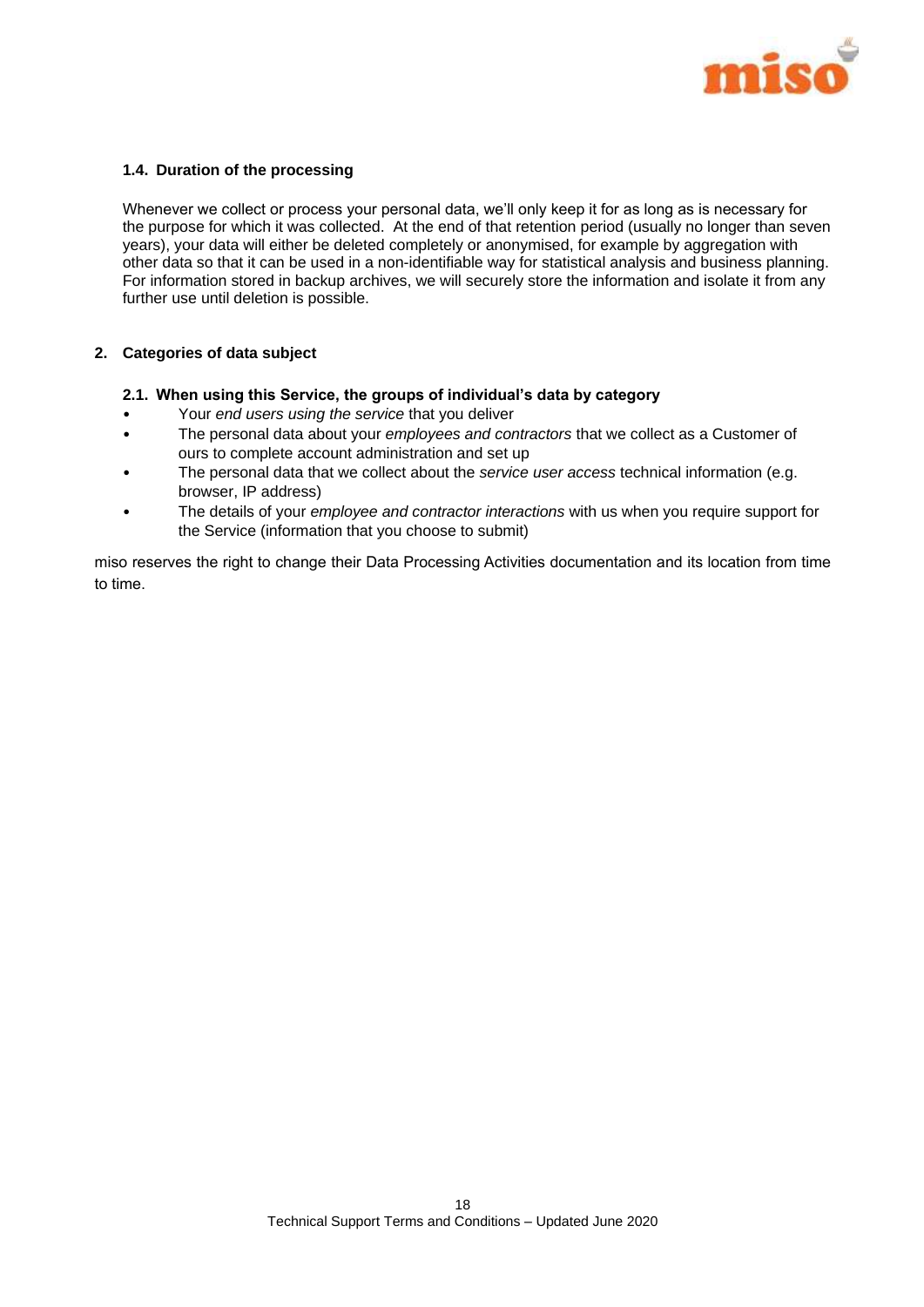

## **APPENDIX E**

## **Information Security**

Our information security document is available on our website.

miso reserves the right to change their Information Security document and its location from time to time. The current copy, including the update date, can be found at www.misoportal.com